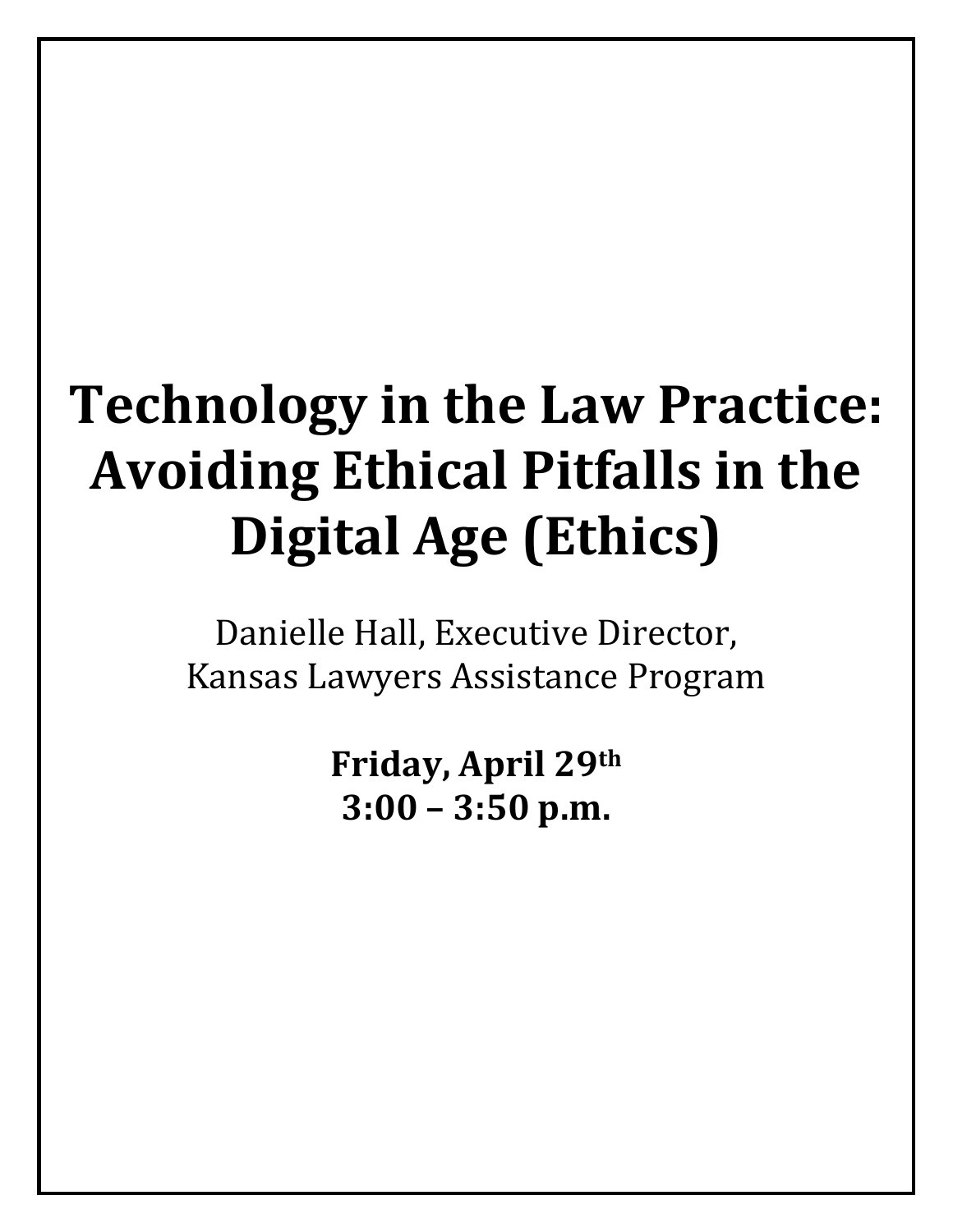## TECHNOLOGY IN THE LAW PRACTICE:

## AVOIDING ETHICAL PITFALLS

Technology has become an important part of a modern law practice or legal department. Lawyers use technology to do everything from sending communication, storing documents, and even processing payments. Lawyers, however, should not only be able to recognize when to use technology to provide legal services efficiently, but also understand how to use that technology responsibly and ethically. The first ethical duty of a lawyer is to practice competently, which includes understanding and managing technology in the law office while ensuring client confidences. During this seminar, we will discuss how to leverage some of the benefits and risks associated with using technology, as well as your ethical obligations when using technology in your practice.

Danielle M. Hall Executive Director Kansas Lawyers Assistance Program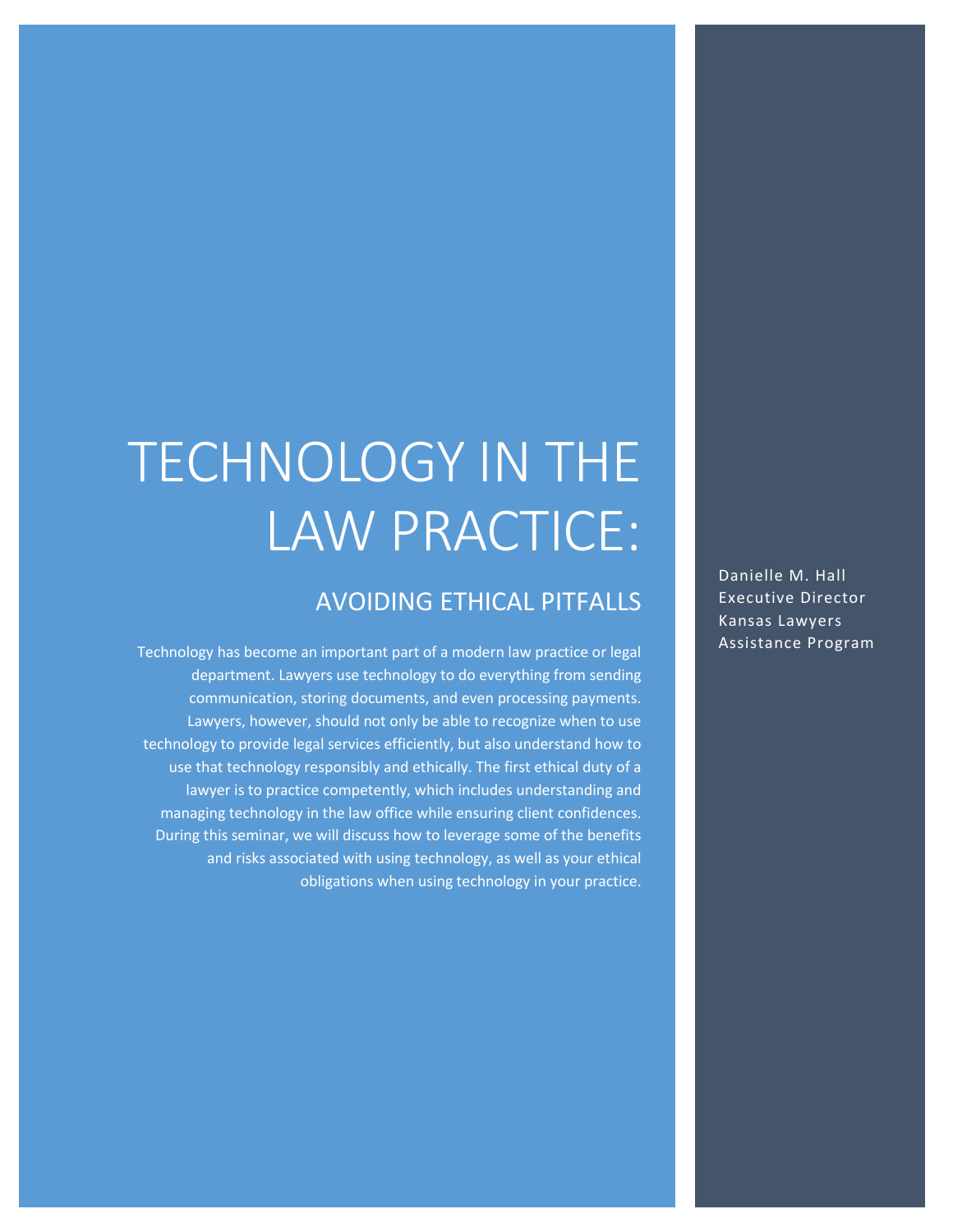#### **INTRODUCTION**

One of the basic concepts of our Rules of Professional Responsibility is protecting client confidences. KRPC 1.6 explicitly states, "A lawyer shall not reveal information relating to representation of a client unless the client consents after consultation…" Protecting client confidences is an obligation we have traditionally applied―and still do―in the "brick and mortar" setting of a physical office, traditionally storing files in a locked cabinet, behind locked doors.<sup>1</sup> We still talk to our clients privately in person and on the phone and in letters. The landscape of client communication, however, has changed dramatically over the last ten years. For instance, items such as email, text messaging, and client portals have all changed how we deliver information to clients.

Just over the last two years, the COVID-19 pandemic has also drastically impacted the landscape in which lawyers and law firms practice law. For forward-thinking, technologically inclined practitioners, the COVID-19 pandemic confirmed that implementing tools to facilitate remote work for employees and communication with clients is the way to go. For many others, the pandemic exposed critical areas where advancements are necessary. Law firms have transitioned towards remote practices and greater flexibility in practice model structures. Virtual meetings platforms—such as Zoom, Microsoft Teams, and WebEx—have become the norm in the law practice for everything from appearing for court to client meetings. Many ethics and legal tech commentators, including myself, anticipate that several of the changes made to the way law is practiced during the pandemic may be here to stay for the long term. While the landscape may have changed, our obligations have not.

As lawyers begin introducing new technologies to their practice—shifting to more virtual environments—they must do so with the Rules of Professional Conduct in mind. In addition to new confidentiality concerns, technology competence is an issue lawyers should be aware of think lawyer cat. Just twenty years ago, as ethics commentator Andrew Perlman points out, lawyers were not expected to know how to protect confidential information from cybersecurity

<sup>1</sup> Tracy Vigness Kolb, *Technology Competence: The New Ethical Mandate for North Dakota Lawyers and the Practice of Law*, at 2, (2016).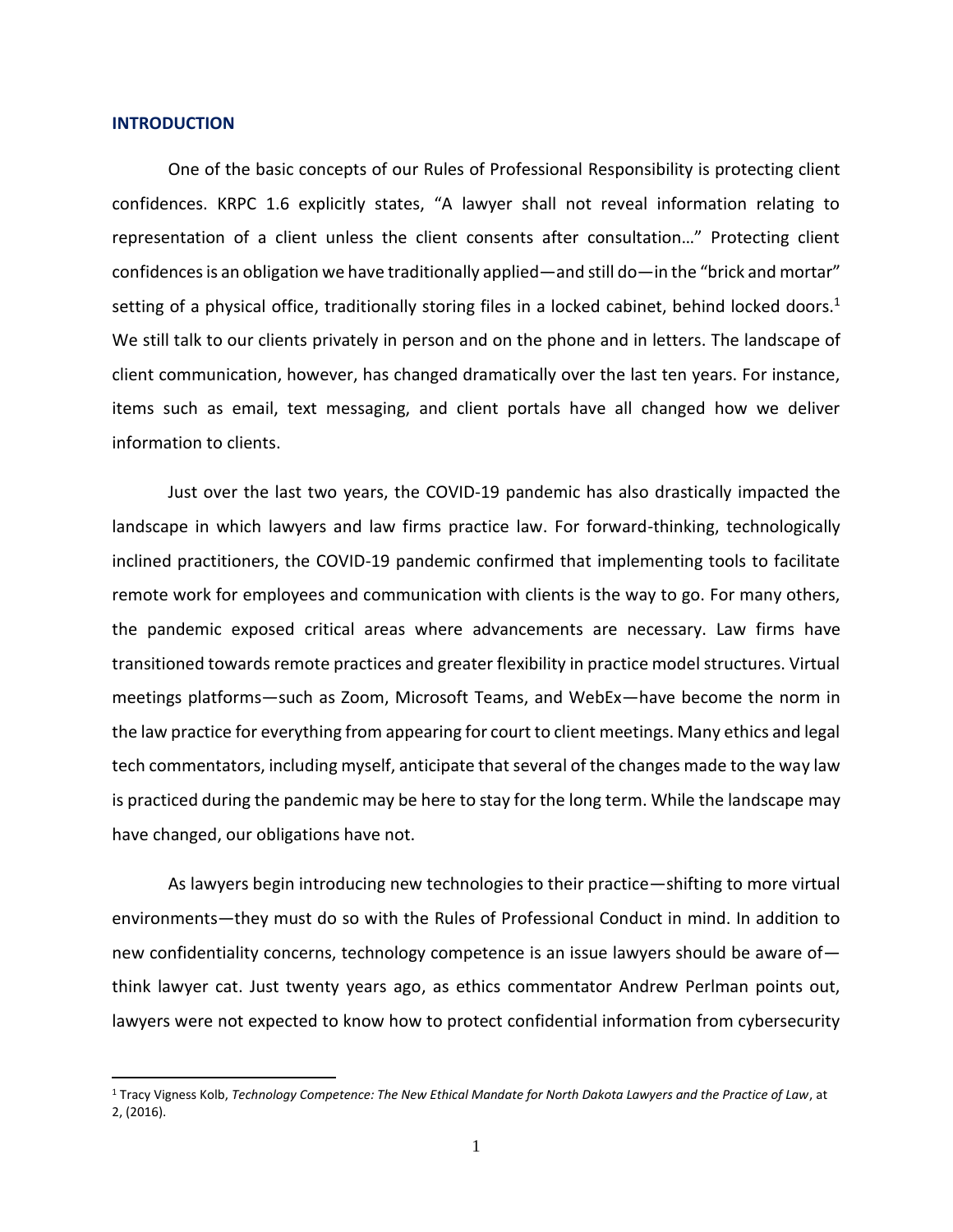threats, use the Internet for marketing and investigations, employ cloud-based services to manage a practice and interact with clients, implement automated document assembly and expert systems to reduce costs, or engage in electronic discovery.<sup>2</sup> Heck, just two years ago we were not expected to know how to use Zoom as our primary method of communication, despite its several years of existence.

Because of the digital age we now live and work in, our ethics rules need to reflect this change, giving us both guidance and flexibility to practice in the modern era. As a result, both the ABA and several of the states have started offering guidance. In fact, some guidance can be found in our existing Rules of Professional Conduct, while others can be found in recently released ethics advisory opinions. As such, there is no time like the present to begin improving your technology skill and become more familiar with the applicable rules.

#### **ETHICS AND TECHNOLOGY**

#### **The American Bar Association Commission on Ethics 20/20**

The American Bar Association (ABA) Commission on Ethics 20/20 was created in 2009 by then-ABA president Carolyn Lamm to perform a thorough review of the ABA Model Rules of Professional Conduct and the U.S. system of lawyer regulation in the context of advances in technology and global legal practice developments. The group's challenge over the next several years is to study these issues and, with 20/20 vision, propose policy recommendations that will allow lawyers to better serve their clients, the courts, and the public.<sup>3</sup>

In August of 2012, the Commission proposed several amendments to the ABA Model Rules of Professional Conduct. These proposals were then adopted by the ABA House of Delegates. The following amended rules contain amended language that encompasses aspects of the use of technology by the legal profession.

<sup>2</sup> Andrew Perlman, *The Twenty-first Century Lawyer's Evolving Duty of Competence*, The Professional Lawyer, Vol. 22, No. 4 (2014).

<sup>3</sup> ABA Commission on Ethics 20/20, information available at:

http://www.americanbar.org/groups/professional\_responsibility/aba\_commission\_on\_ethics\_20\_20/about\_us.html.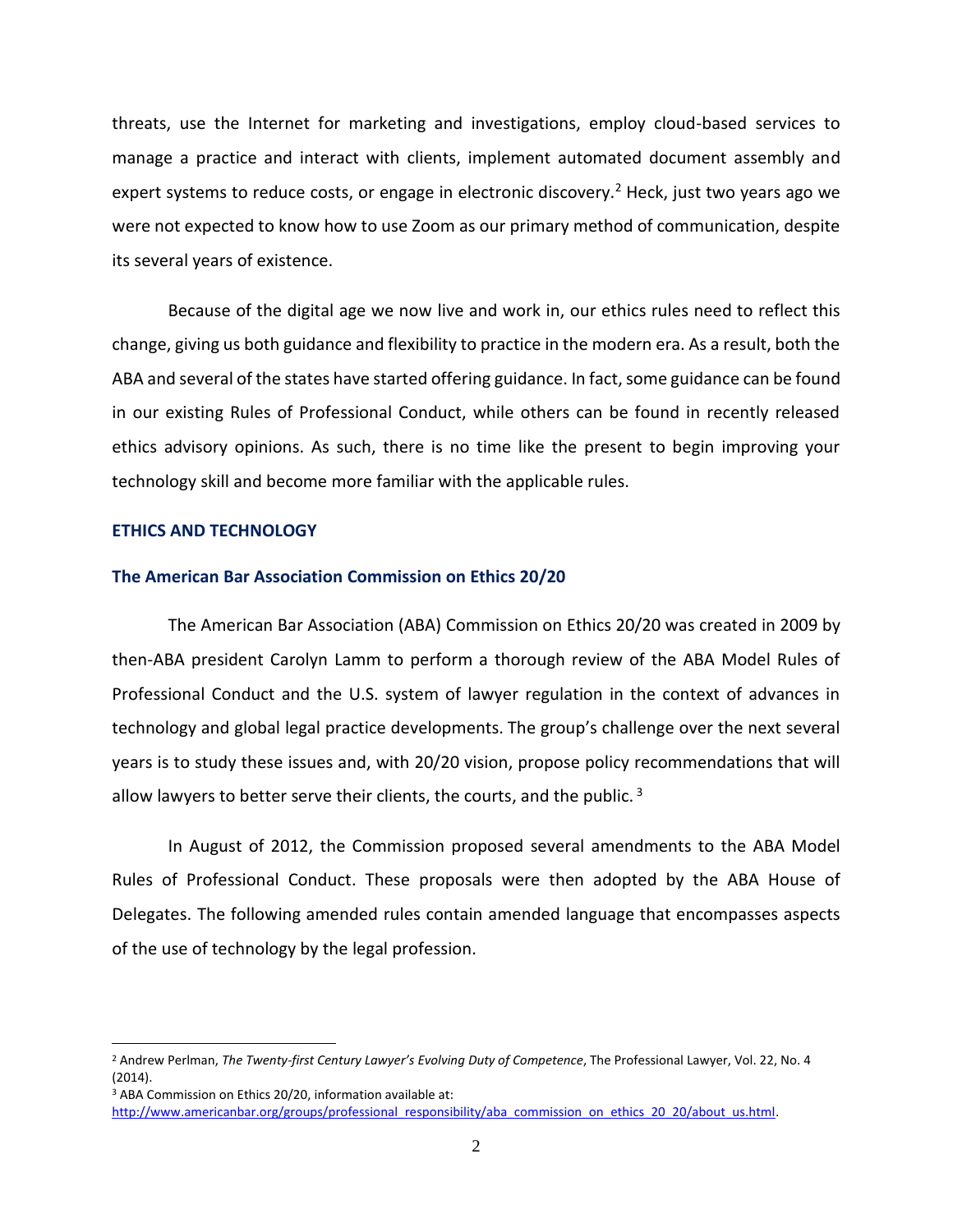### *Amendment Regarding a Lawyer's Duty of Competence (Model Rule 1.1)<sup>4</sup>*

Because technology use in law firms and legal departments is now universal, the Commission proposed and the House adopted an amendment to Comment [8] of Model Rule 1.1 to remind lawyers that being competent includes not only staying abreast of changes in the law and its practice, but also includes having a basic understanding of the benefits and risks of relevant technology.<sup>5</sup> The amendment makes clear that a lawyer or law firm should be versed in the implications of technology used in the course of representation, including knowing any limitations of their personal understanding and hiring the right professionals to help make informed choices.<sup>6</sup>

## *Amendment to the Rule on Confidentiality of Information (Model Rule 1.6)<sup>7</sup>*

The 2012 adopted amendments clarify that lawyers should take reasonable precautions to protect client confidences from inadvertent or unauthorized access or disclosure and identify the factors that lawyers should consider when determining whether they have taken reasonable precautions. To help lawyers better understand how to protect client confidences in the digital age, the Commission proposed, and the House adopted black letter paragraph (c) to Model Rule 1.6.<sup>8</sup> This paragraph clarifies lawyers have a duty to take reasonable precautions to protect client confidences, not only from inadvertent or unauthorized disclosure, but from inadvertent or unauthorized access. In discussing the duties under Rule 1.6, the Commission made clear that they understand lawyers can't guarantee electronic security any more than they can guarantee the physical security of documents stored in a file cabinet or offsite storage facility. Just like fires and floods, computer systems can suffer catastrophic events and they can also be hacked. This rule, however, does not impose a duty on lawyers to achieve the unattainable.<sup>9</sup> What constitutes

<sup>4</sup> ABA Commission on Ethics 20/20 Revised Draft Resolution for Comment – Technology and Confidentiality, at 4 (February 2012) (available at:

[http://www.americanbar.org/content/dam/aba/administrative/ethics\\_2020/20120221\\_ethics\\_20\\_20\\_revised\\_draft\\_resolution](http://www.americanbar.org/content/dam/aba/administrative/ethics_2020/20120221_ethics_20_20_revised_draft_resolution_and_report_technology_and_confidentiality_posting_final.authcheckdam.pdf) [\\_and\\_report\\_technology\\_and\\_confidentiality\\_posting\\_final.authcheckdam.pdf\)](http://www.americanbar.org/content/dam/aba/administrative/ethics_2020/20120221_ethics_20_20_revised_draft_resolution_and_report_technology_and_confidentiality_posting_final.authcheckdam.pdf) (hereinafter *Ethics 20/20 Draft Resolution for Comment Re Technology*).

<sup>5</sup> Catherin Saunders Reach, *Ethics 20/20, Security, and Cloud Computing*, ABA TECHSHOW, at 4 (2015). 6 *Id.*

<sup>7</sup> *Ethics 20/20 Draft Resolution for Comment Re Technology*, at 8.

<sup>8</sup> Saunders Reach, *supra* note 5, at 4.

<sup>9</sup> *Id* at 5.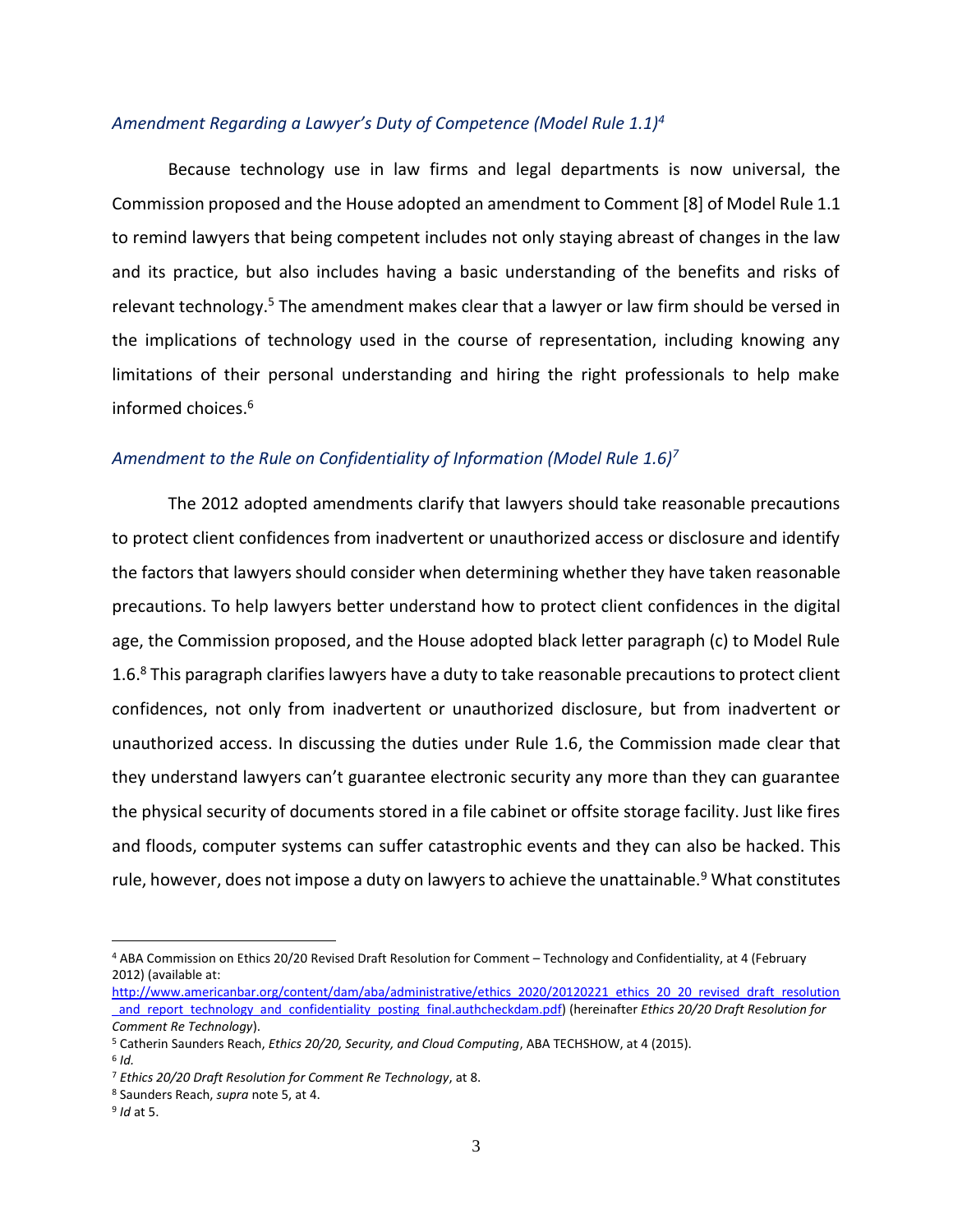reasonable efforts is not susceptible to a hard and fast rule, but rather is contingent upon a set of factors.<sup>10</sup> In turn, those factors depend on the multitude of possible types of information being communicated (ranging along a spectrum from highly sensitive information to insignificant), the methods of electronic communications employed, and the types of available security measures for each method.<sup>11</sup> Importantly, mere inadvertent or unauthorized disclosure of, or unauthorized access to this information does not, by itself, constitute a violation of the rule.

## *Amendment to the Rule on Responsibilities Regarding Non-Lawyers Assistance (Model Rule 5.3)<sup>12</sup>*

The adopted amendments to Model Rule 5.3, added commentary regarding outsourcing. Comment [3] now provides that a lawyer must make reasonable efforts to ensure that the services are provided in a manner that is compatible with the lawyer's obligations. Outsourcing refers generally to the practice of taking a specific task or function previously performed within a firm or entity and, for reasons including cost and efficiency, having it performed by an outside service provider. <sup>13</sup> Examples of outsourced legal work include, "investigative services, offsite online data storage or online practice management tools (e.g. 'cloud computing services') ..."<sup>14</sup>

### **The Kansas Ethics 20/20 Commission**

In February 2013, the Kansas Ethics 20/20 Commission was appointed and directed by the Kansas Supreme Court to undertake a review of the model rule changes adopted by the ABA in 2012. The Kansas Commission reviewed the adopted amendments and proposed a series of rule changes based upon this review.  $15$  In the Memorandum to the Supreme Court from the Commission, it stated as a summary of the amendments:

<sup>&</sup>lt;sup>10</sup> Aba Formal Opinion 477, at 4 (2017). The full opinion is available at

[http://www.americanbar.org/content/dam/aba/administrative/professional\\_responsibility/aba\\_formal\\_opinion\\_477.authchec](http://www.americanbar.org/content/dam/aba/administrative/professional_responsibility/aba_formal_opinion_477.authcheckdam.pdf) [kdam.pdf.](http://www.americanbar.org/content/dam/aba/administrative/professional_responsibility/aba_formal_opinion_477.authcheckdam.pdf) 

<sup>11</sup> *Id.*

<sup>12</sup>ABA Commission on Ethics 20/20: Revised Draft Resolution for Comment – Outsourcing, at 2 (February 2012) (available at: [http://www.americanbar.org/content/dam/aba/administrative/ethics\\_2020/20120221\\_ethics\\_20\\_20\\_revised\\_draft\\_resolution](http://www.americanbar.org/content/dam/aba/administrative/ethics_2020/20120221_ethics_20_20_revised_draft_resolution_and_report_outsourcing_posting_final.authcheckdam.pdf) [\\_and\\_report\\_outsourcing\\_posting\\_final.authcheckdam.pdf\)](http://www.americanbar.org/content/dam/aba/administrative/ethics_2020/20120221_ethics_20_20_revised_draft_resolution_and_report_outsourcing_posting_final.authcheckdam.pdf) (hereinafter *Ethics 20/20 Draft Resolution for Comment Re Outsourcing*).

<sup>&</sup>lt;sup>13</sup> ABA Commission on Ethics 20/20 Resolution and report, 105 C, at 4 (Aug. 2012). <sup>14</sup> *Id.*

<sup>15</sup> Information regarding the Commission and the rule changes can be found at: http://www.kscourts.org/pdf inc/ethics-20\_20[recommended-changes.pdf.](http://www.kscourts.org/pdf_inc/ethics-20_20-recommended-changes.pdf)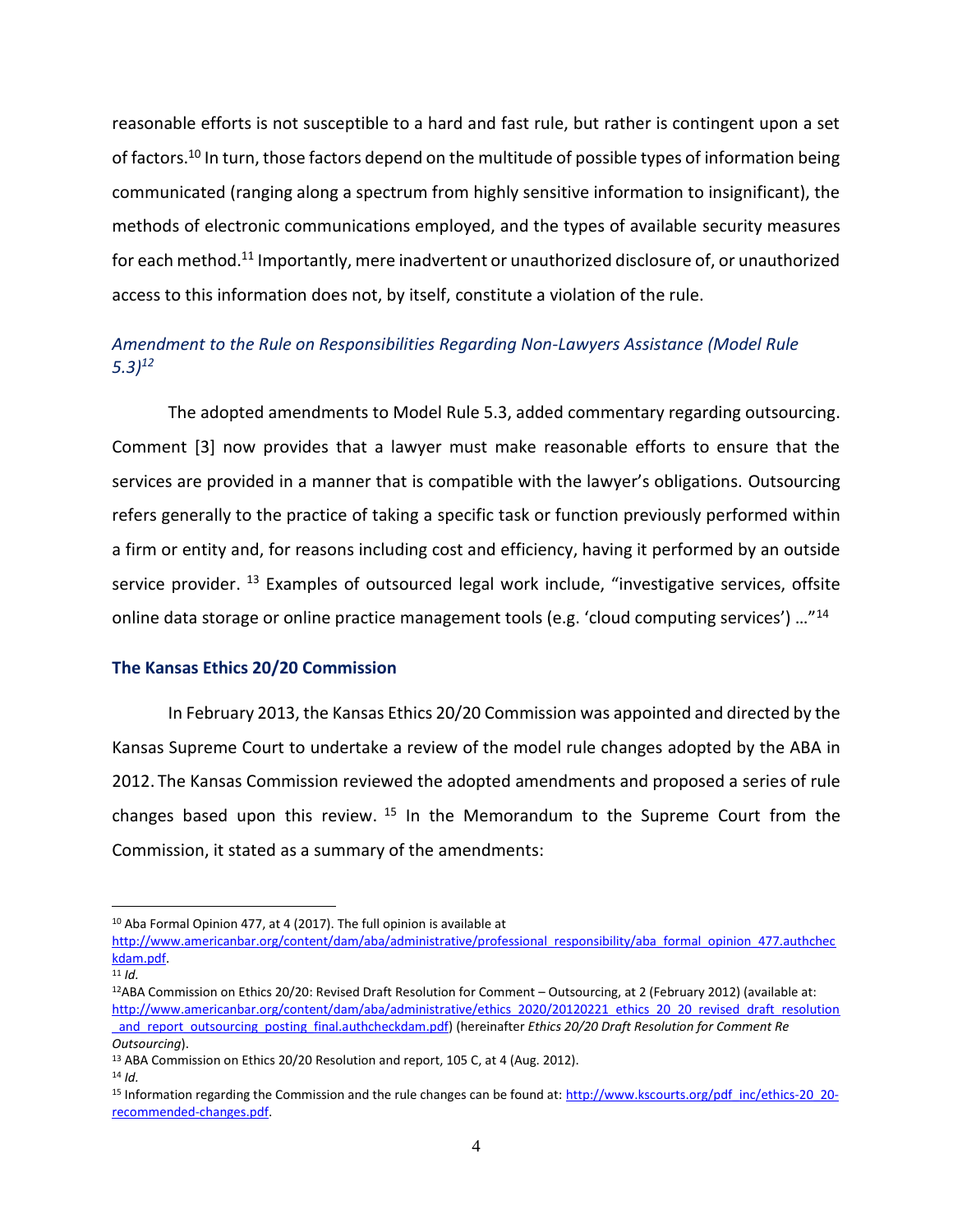- 1. **ESI.** To keep up with changing times, a number of the amendments address electronic data, electronically-stored information ("ESI"), and electronic communications, including advertising via blogs and websites. The rules also add a requirement that lawyers keep abreast of changes in technology.
- 2. **Outsourcing.** With the increase in outsourcing of legal services, the need to maintain confidentiality and adequate supervision are addressed in several rules.
- 3. **Confidentiality.** A renewed focus on confidentiality allows the limited disclosure of information to identify conflicts in relationship to firm mergers and lateral hires, and expands on the need to avoid the inadvertent disclosure of client confidential information…<sup>16</sup>

The amendments proposed by the Kansas Commission were adopted by the Kansas Supreme Court in January of 2014 and were effective March 1, 2014. Amendments of note―which relate to technology—can be found in KRPC 1.1, 1.6, and 5.3.17

## *KRPC 1.1 Competence*

Comment [8]. To maintain the requisite knowledge and skill, a lawyer should keep abreast of changes in the law and its practice, **including the benefits and risks associated with relevant technology**, engage in continuing study and education and comply with all continuing legal education requirements to which the lawyer is subject. (Emphasis added.)

## *KRPC 1.6 Confidentiality of Information*

1.6(c) A lawyer shall make reasonable efforts to prevent the inadvertent or unauthorized disclosure of, or unauthorized access to, information relating to the representation of a client.

<sup>&</sup>lt;sup>16</sup> Kansas Ethics 20/20 Commission Memorandum Re Ethics 20/20 Commission Report, at 1 (June 2013) (available at: [http://www.kscourts.org/pdf\\_inc/ethics-20\\_20-commission-report.pdf\)](http://www.kscourts.org/pdf_inc/ethics-20_20-commission-report.pdf)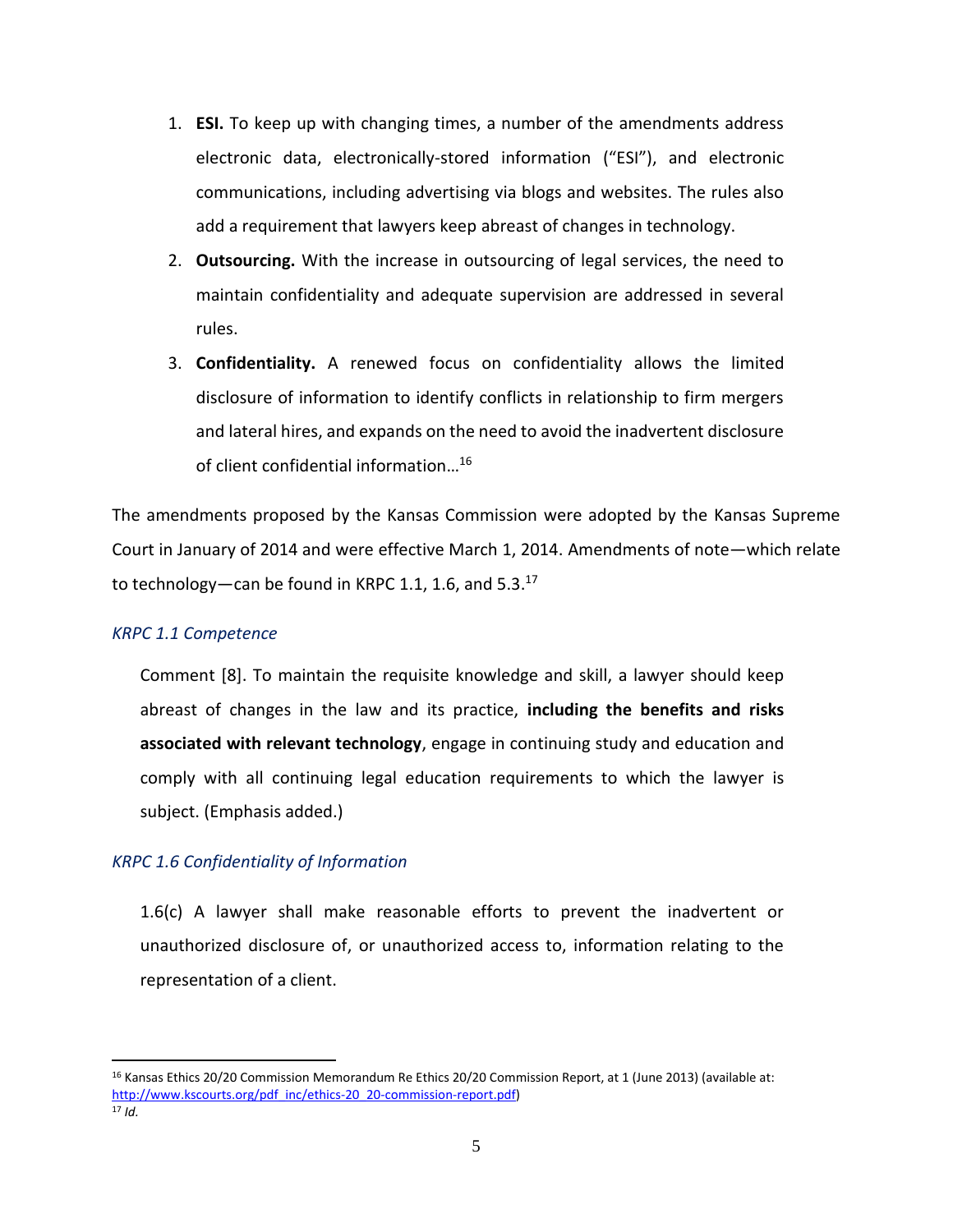Comment [26]. Paragraph (c) requires a lawyer to act competently to safeguard information relating to the representation of a client against unauthorized access by third parties and against inadvertent or unauthorized disclosure by the lawyer or other persons who are participating in the representation of the client or who are subject to the lawyer's supervision. See Rules 1.1, 5.1 and 5.3. The unauthorized access to, or the inadvertent or unauthorized disclosure of, information relating to the representation of a client does not constitute a violation of paragraph (c) if the lawyer has made reasonable efforts to prevent the access or disclosure.

It then goes on to read:

Factors to be considered in determining the reasonableness of the lawyer's efforts include, but are not limited to, the sensitivity of the information, the likelihood of disclosure if additional safeguards are not employed, the cost of employing additional safeguards, the difficulty of implementing the safeguards, and the extent to which the safeguards adversely affect the lawyer's ability to represent clients (e.g., by making a device or important piece of software excessively difficult to use). A client may require the lawyer to implement special security measures not required by this Rule or may give informed consent to forgo security measures that would otherwise be required by this Rule. Whether a lawyer may be required to take additional steps to safeguard a client's information in order to comply with other law, such as state and federal laws that govern data privacy or that impose notification requirements upon the loss of, or unauthorized access to, electronic information, is beyond the scope of these Rules. For a lawyer's duties when sharing information with nonlawyers outside the lawyer's own firm, see Rule 5.3, Comments [3]-[4].

#### *KRPC 5.3 Law Firms and Associations: Responsibilities Regarding Nonlawyer Assistance*

Comment [3]. A lawyer may use nonlawyers outside the firm to assist the lawyer in rendering legal services to the client. Examples include the retention of an investigative or paraprofessional service, hiring a document management company to create and maintain a database for complex litigation, sending client documents to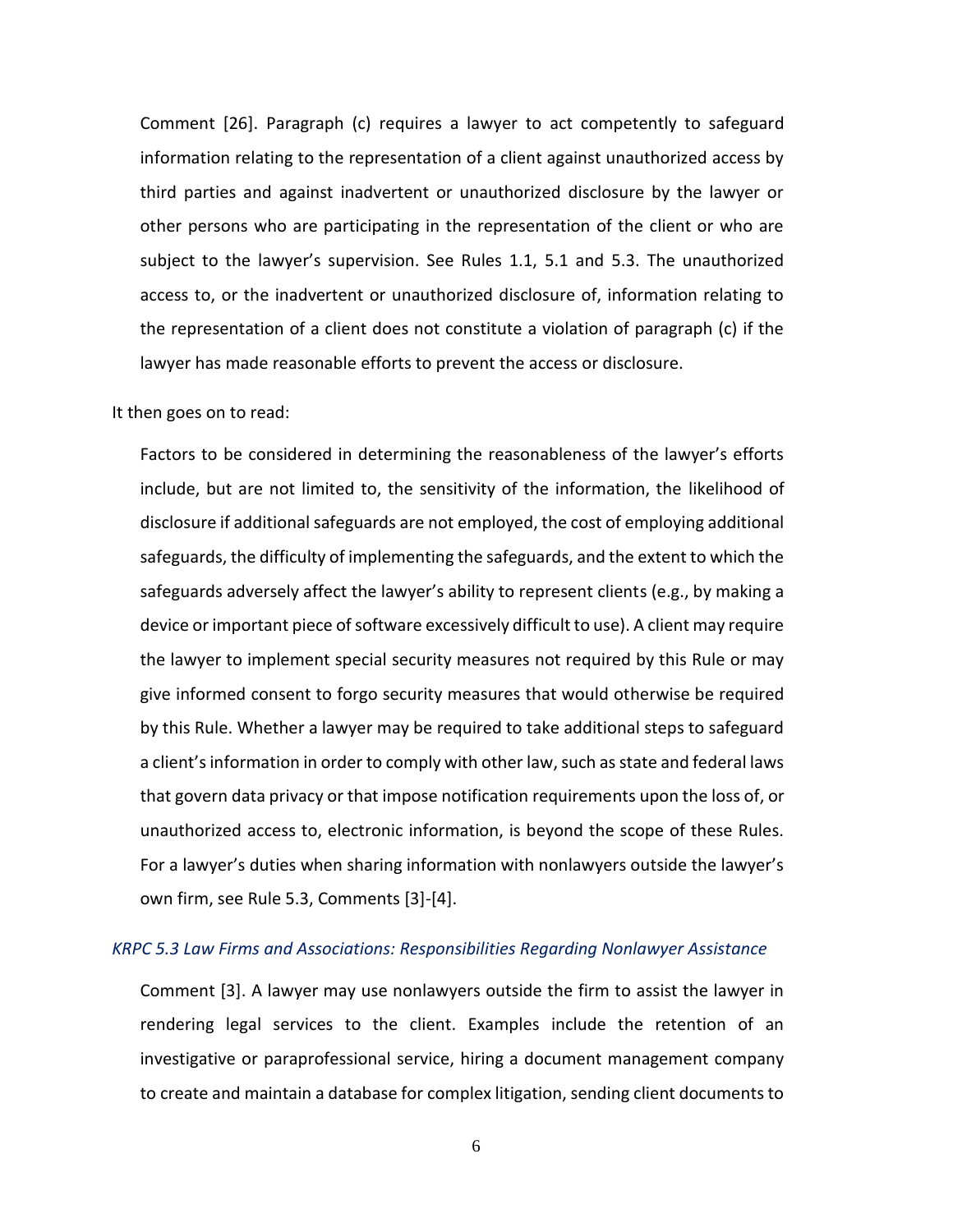a third party for printing or scanning, and using an Internet-based service to store client information. When using such services outside the firm, a lawyer must make reasonable efforts to ensure that the services are provided in a manner that is compatible with the lawyer's professional obligations. The extent of this obligation will depend upon the circumstances, including the education, experience, and reputation of the nonlawyer; the nature of the services involved; the terms of any arrangements concerning the protection of client information; and the legal and ethical environments of the jurisdictions in which the services will be performed, particularly with regard to confidentiality. See also Rules 1.1 (competence), 1.2 (allocation of authority), 1.4 (communication with client), 1.6 (confidentiality), 5.4(a) (professional independence of the lawyer), and 5.5(a) (unauthorized practice of law). When retaining or directing a nonlawyer outside the firm, a lawyer should communicate directions appropriate under the circumstances to give reasonable assurance that the nonlawyer's conduct is compatible with the professional obligations of the lawyer.

#### **What Does Technology Competence Even Mean?**

KRPC 1.1, Comment [8] makes clear, a lawyer or law firm should be well versed in the implications of technology used in the course of representation, including knowing any limitations of their personal understanding and hiring the right professionals to help make informed choices.<sup>18</sup> It requires every lawyer:

- keep abreast of changes to technology used in legal practice;
- develop an awareness of technology, its functionality, and available offerings;
- gain a grasp of the risks and benefits associated with using technology; and
- attain reasonable level of skill in a chosen technology.<sup>19</sup>

<sup>18</sup> *Id.*

<sup>19</sup> Ivy Grey, *Exploring the Ethical Duty of Technology Competence*, Law Technology Today (March 2017). Available at [http://www.lawtechnologytoday.org/2017/03/technology-competence-part-i/.](http://www.lawtechnologytoday.org/2017/03/technology-competence-part-i/)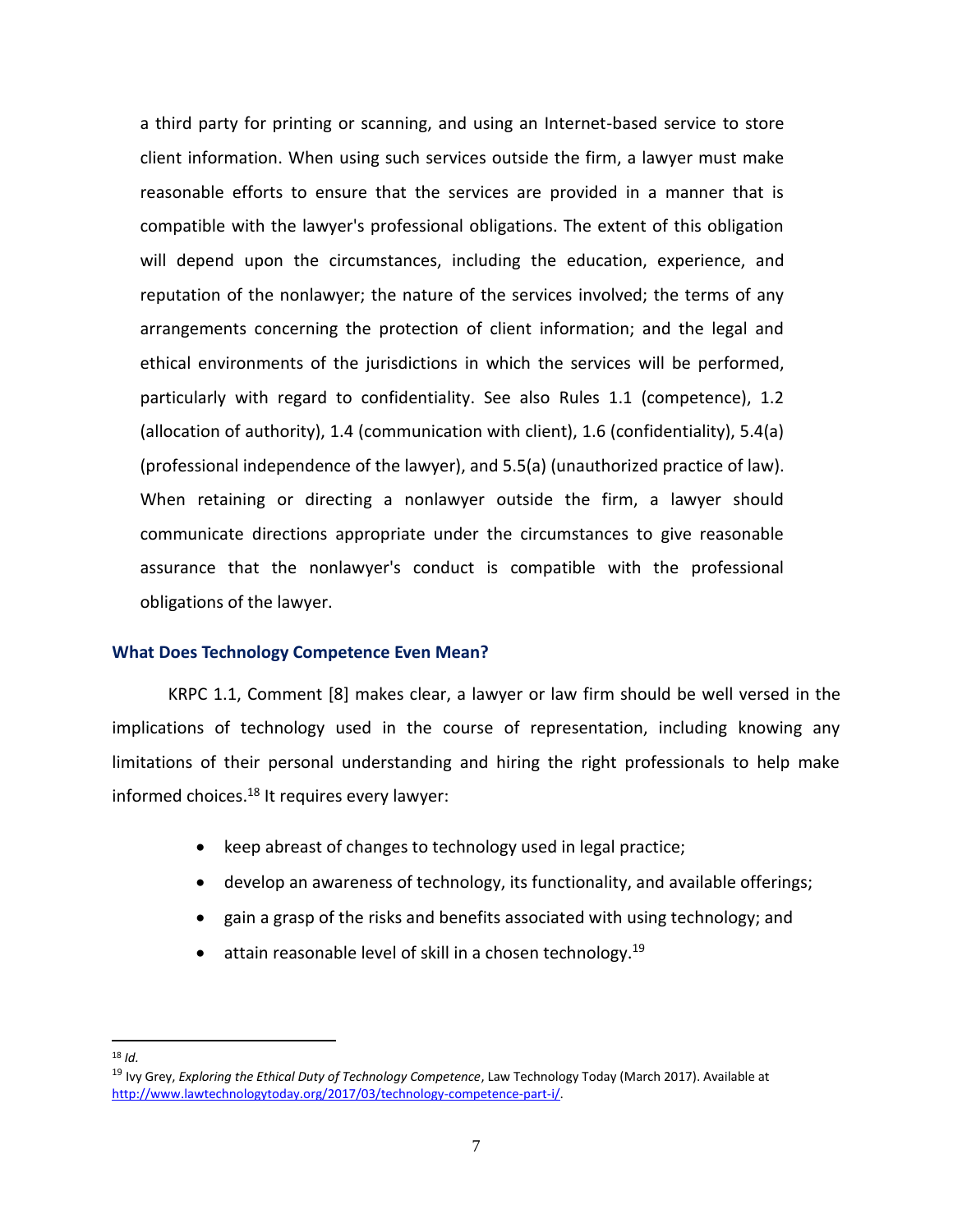To date, 40 states—in addition to Kansas— have formally adopted Model Rule 1.1, Comment [8]. As more and more states continue to adopt this standard, lawyers cannot continue to ignore the focus on technology competence. In fact, the amended commentary to the rule will preclude a lawyer from pleading ignorance to new technologies or the risk associated with technology.<sup>20</sup>

A lawyer's fundamental duty has always been to provide competent representation to his or her client. Historically, the concept of a "competent" lawyer primarily focused on a lawyer's knowledge of a substantive area of the law coupled with his or her experience and ability to represent a client in a particular engagement.<sup>21</sup> This view, however, has become outdated with regard to technology, and the amendments to the rules were necessary to reflect the importance of technology in the delivery of legal and law related services.<sup>22</sup>

Per the rules, lawyers should have a basic understanding of the technology they employ, in addition to acknowledging the risks associated with the use of that technology and what can be implemented to mitigate those risks. It is important to remember, however, that competence does not mean perfection or expertise, instead it requires the baseline understanding of, and reasonable proficiency in, the technology being used.<sup>23</sup> And, just as with any other practice area or skill, a lawyer's duty of technology competence can be achieved through continuing study and education or through association with others who are well versed in the area.<sup>24</sup>

While there are plenty of critics of the amended comment to Rule 1.1—saying that the amendment is vague or that the ABA might as well say water is wet—one must keep in mind the area of technology is an ever-changing landscape. The chief reporter of the ABA commission on Ethics 20/20, Andrew Perlman, explained that the standard had to be nebulous, because "a competent lawyer's skill set needs to evolve along with technology itself," and "the specific skills

<sup>20</sup> Steven Puiszis, *A Lawyers Duty of Technological Competence*, American Bar Association 2017 Professional Responsibility Conference, at 3, available at

[https://www.americanbar.org/content/dam/aba/events/professional\\_responsibility/2017%20Meetings/Conference/conferenc](https://www.americanbar.org/content/dam/aba/events/professional_responsibility/2017%20Meetings/Conference/conference_materials/session4_information_governance/puiszis_lawyers_duty_technological_competence.authcheckdam.pdf) [e\\_materials/session4\\_information\\_governance/puiszis\\_lawyers\\_duty\\_technological\\_competence.authcheckdam.pdf.](https://www.americanbar.org/content/dam/aba/events/professional_responsibility/2017%20Meetings/Conference/conference_materials/session4_information_governance/puiszis_lawyers_duty_technological_competence.authcheckdam.pdf) <sup>21</sup>*Id* at 1.

<sup>22</sup> Perlman, *supra* 2, at 25.

<sup>23</sup> Grey, *supra* note 19, at 1

<sup>24</sup> KRPC 1.1, Comment 2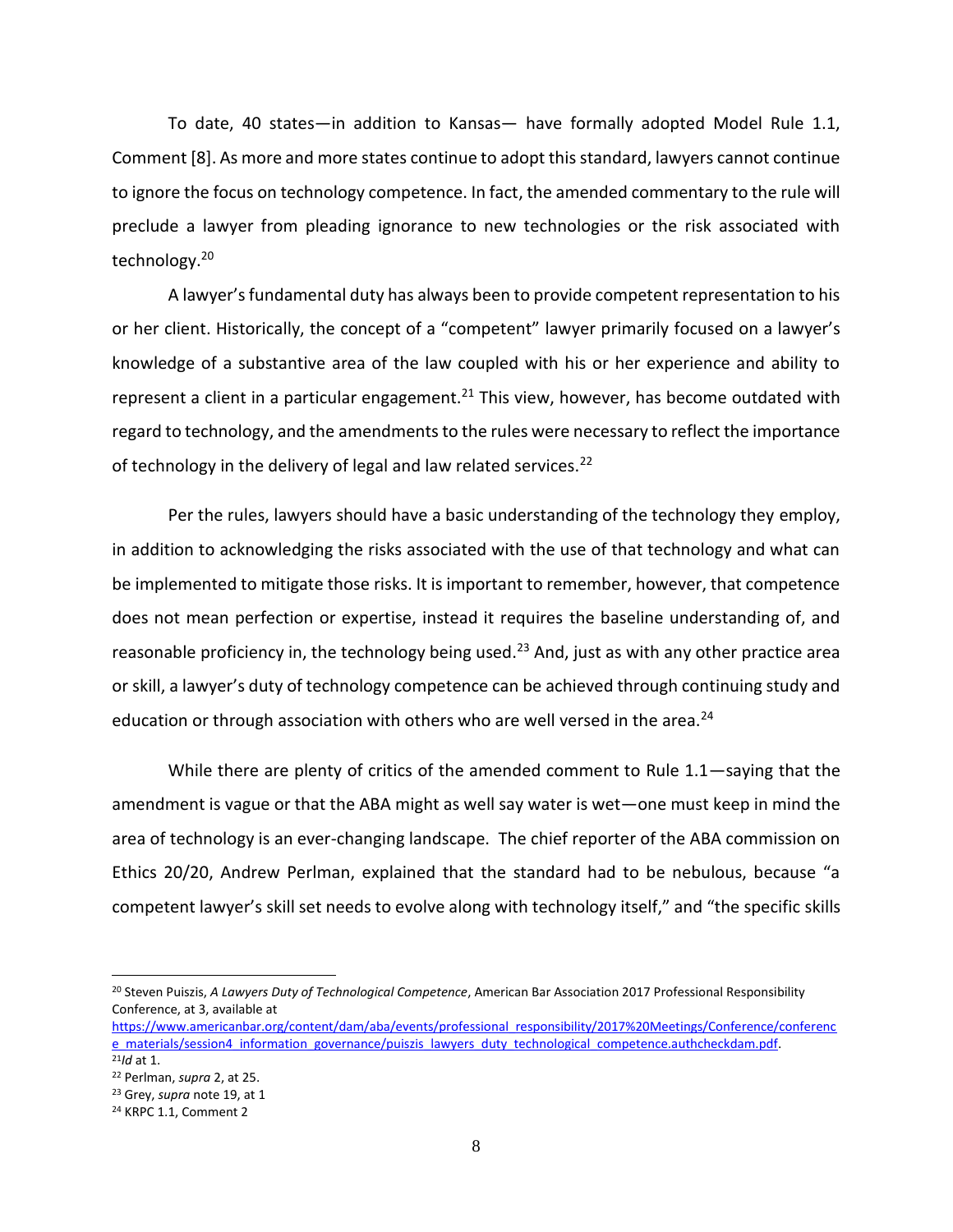lawyers will need in the decades ahead are difficult to imagine."<sup>25</sup>

When we consider what is means to stay abreast of the benefits and risks associated with the use of technology, it is clear that the "list" of what a lawyer should know is one that is not static. A good place to start, however, is by asking yourself if you really know how to use the technology that is already implemented in your office. For instance, let's take Microsoft Word. Do you know how to automatically number paragraphs, insert and fix footers, create a table of contents, convert the document to a PDF, apply and modify styles, and remove metadata?

Lawyer and ethics commentator, Steven Puiszis, has listed several broad areas in which lawyers should be expected to demonstrate technological competency. They are:

- Cybersecurity, or safeguarding electronically stored client information;
- Electronic Discovery, including the preservation review and production of electronic information;
- Leveraging technology to deliver legal services, such as automated document assembly, electronic court scheduling and file share technologies;
- Understanding how technology is used by clients to offer services or manufacture products;
- Technology used to present information and/or evidence in the courtroom; and
- Internet-based investigations through simple Internet searches and other research tools available online.<sup>26</sup>

As I have already mentioned, this list is certainly not one that is exhaustive, as a lawyer's duty of competence must evolve as the technologies we use to provide legal services evolve. Additionally, I would argue that in addition to this list, it is important for lawyers to know how the use of technology works with our other Rules of Professional Conduct, and not just the basic idea of technology competence.

<sup>25</sup> Perlman, *supra* note 2, at 25.

<sup>26</sup> Puiszis, *supra* note 20, at 2.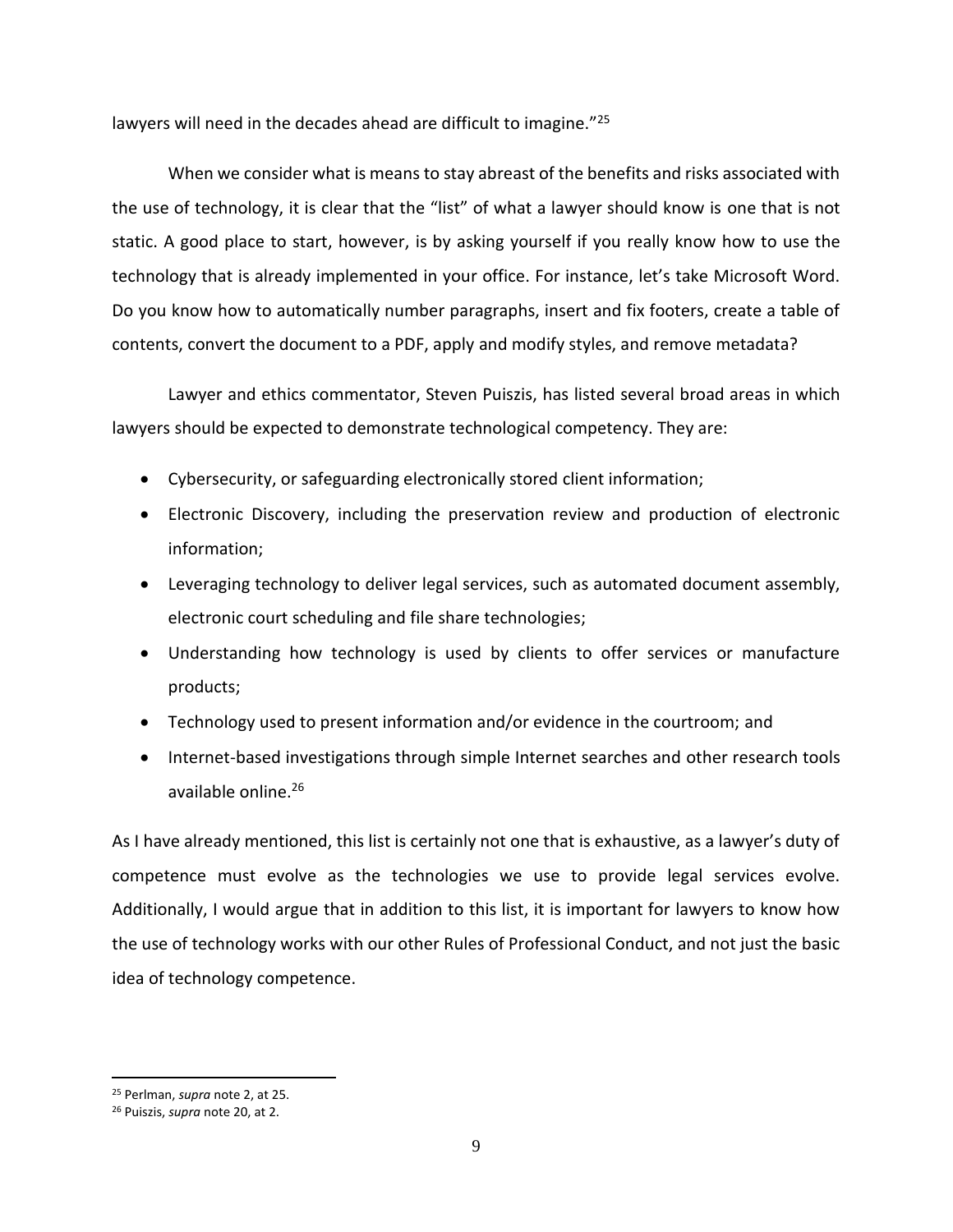#### **Using Technology Responsibly**

The use of technology presents special ethical challenges, particularly in the areas of competence and confidentiality. Lawyers also have common law duties to protect client information and may have contractual and regulatory duties. The duties to safeguard information relating to clients are minimum standards with which lawyers are required to comply. Lawyers should aim for even stronger safeguards as a matter of sound professional practice and client service.

Together, the changes to KRPC 1.1, 1.6 and 5.3 require lawyers using technology to take competent and reasonable measures to safeguard client data. This duty extends to all use of technology, including computers, networks, smartphones, mobile devices, technology outsourcing, and cloud computing.

The requirement for lawyers is reasonable security, not absolute security. For example, New Jersey Ethics Opinion 701 states:

…[r]easonable care,' however, does not mean that the lawyer absolutely and strictly guarantees that the information will be utterly invulnerable against all unauthorized access. Such a guarantee is impossible…" Recognizing this concept, the Ethics 20/20 amendments to the Comment to Model Rule 1.6 include "…[t]he unauthorized access to, or the inadvertent or unauthorized disclosure of, confidential information does not constitute a violation of paragraph (c) if the lawyer has made reasonable efforts to prevent the access or disclosure.<sup>27</sup>

Ethics requirements establish minimum standards, and while lawyers are concerned about security, confidentiality, and control when it comes to technology, their reported behavior in the regarding precautionary measures when using technology, however, simply do not reflect their level of concern. For instance, in the *2020 ABA Technology Report* respondents were asked if encryption was used when sending confidential information or document via email to a client.

<sup>&</sup>lt;sup>27</sup> A copy of New Jersey Ethics Opinion 701 can be found at [https://www.judiciary.state.nj.us/notices/ethics/ACPE\\_Opinion701\\_ElectronicStorage\\_12022005.pdf](https://www.judiciary.state.nj.us/notices/ethics/ACPE_Opinion701_ElectronicStorage_12022005.pdf).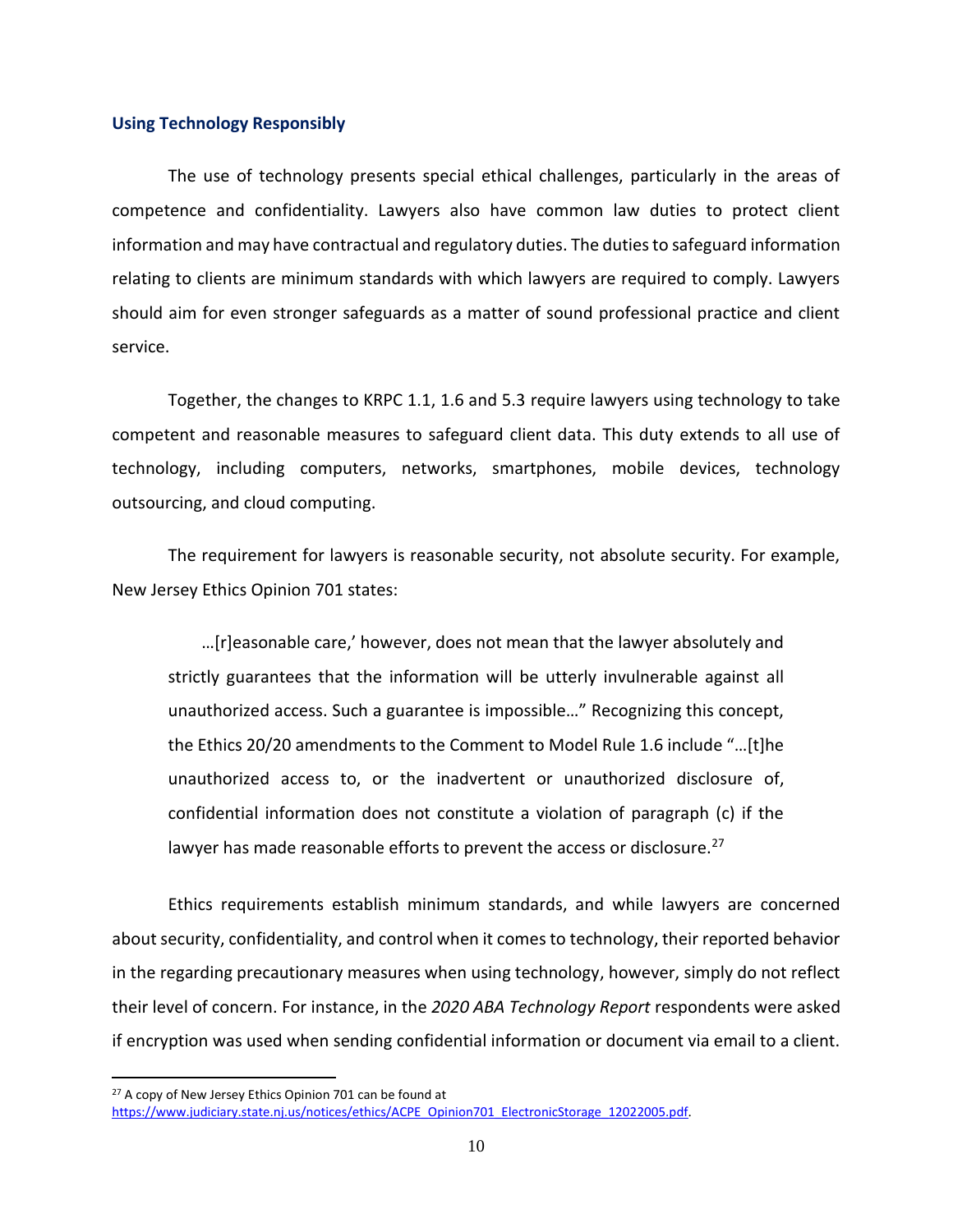Only 39% of respondents reported using the precautionary measure <sup>28</sup> Similarly, only 39% report using two-factor authentication and 29% report using remote device management and wiping.<sup>29</sup> The reason why precautionary measures are so important is because there are certain risks involved when using certain technology. The risks identified by the ABA Ethics Commission 20/20 included:

- Inadequate physical protection for devices or not having methods for deleting data remotely in the event a device is lost or stolen.
- Weak passwords.
- Failure to purge data from devices before they are replaced.
- Lack of appropriate safeguards against malware.
- Infrequent backups of data.
- Using computer operating systems that do not contain the latest security protections
- Inappropriately configured software and networking settings to minimize security risks.
- Not encrypting sensitive information or identifying (and when appropriate, eliminating) metadata from electronic documents before sending them.
- Using Wi-Fi hotspots in public places as a means of transmitting confidential information.
- Unauthorized access to confidential client information by a vendor's employees or by outside parties via the internet.
- The storage of information on servers in countries with fewer legal protections for electronically stored information.
- A vendor's failure to back up data adequately.
- Unclear policies regarding ownership of stored data.

<sup>28</sup> John G. Loughnane, *ABA TECHREPORT: Cybersecurity* (2020). Available at:

[https://www.americanbar.org/groups/law\\_practice/publications/techreport/2020/cybersecurity/](https://www.americanbar.org/groups/law_practice/publications/techreport/2020/cybersecurity/) <sup>29</sup> *Id.*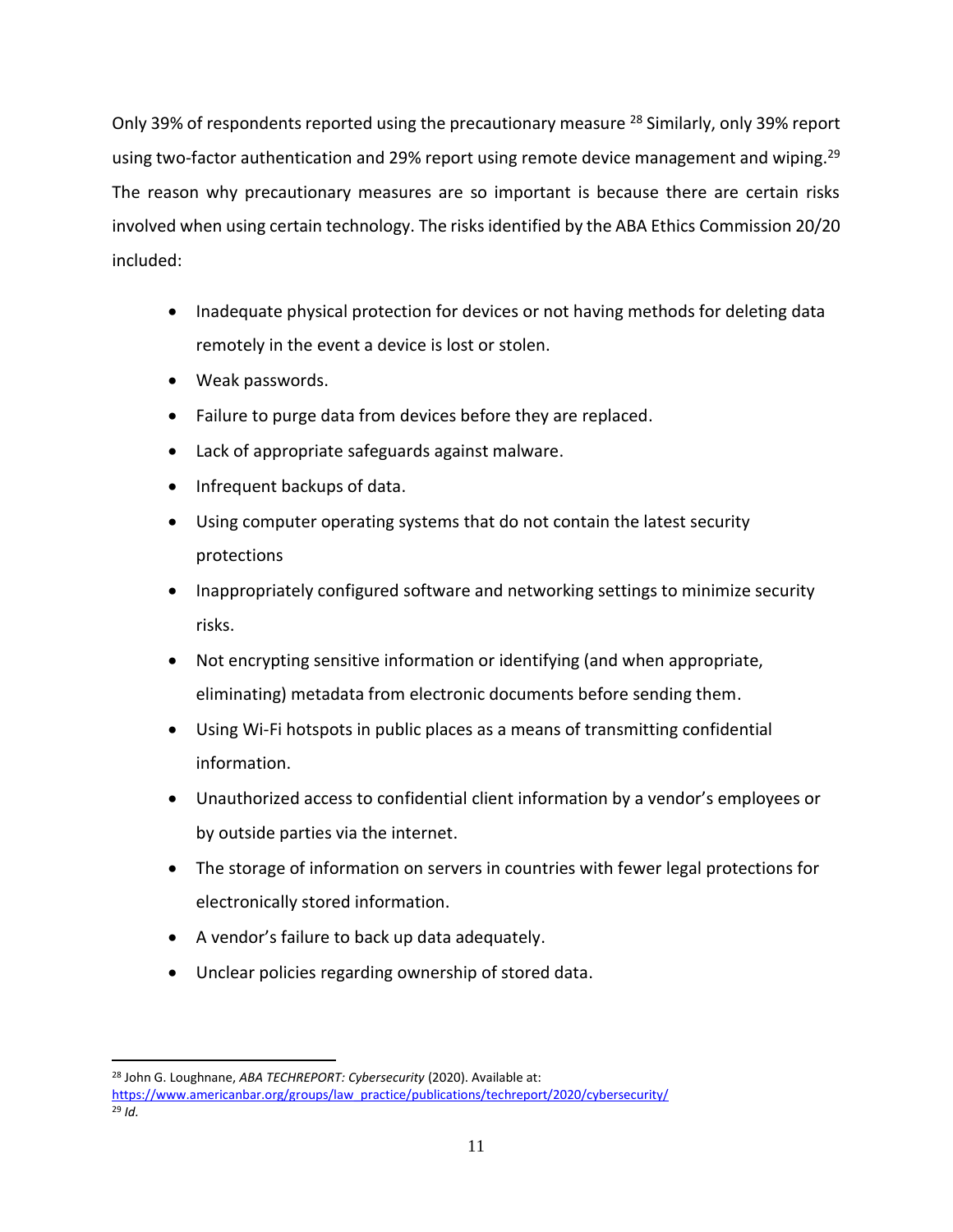- The ability to access the data using easily accessible software in the event that the lawyer terminates the relationship with the cloud computing provider or the provider changes businesses or goes out of business.
- The provider's procedures for responding to (or when appropriate, resisting) government requests for access to information.
- Policies for notifying customers of security breaches.
- Policies for data destruction when a lawyer no longer wants the relevant data available or transferring the data if a client switches law firms.
- The extent to which lawyers need to obtain client consent before using cloud computing services to store or transmit the client's confidential information.<sup>30</sup>

Most of the risks addressed by the Commission involve the unauthorized disclosure of client information, and as there are more and more reports of data breaches in the headlines, those risks become more recognizable. For instance, according to data security software company the Digital Guardian, at least 80 percent of the nation's 100 largest law firms have been affected in some way by a data breach.  $31$  However, please acknowledge that solos and small firms are not exempt. In fact, as early as February of 2014, a solo firm in North Carolina fell victim to a virus know as Crypto Locker, which held all his firm's data for ransom.<sup>32</sup>

The data breach of Panamanian law firm Mossak Fonseca, has been one of the most reported law firm data breach to date. This breach is more commonly referred to as the Panama Papers, and involved the breach of 11.5 million documents.<sup>33</sup> The documents included emails, PDF and Word documents, and database entries.

The hack on Mossak Fonseca was certainly not complex in nature. In fact, it was so simple that some experts say a teenager with no hacking knowledge other than basic googling skills

<sup>31</sup>Ellen Rose, *Most Big Firms have had Some Hacking: Business of Law*, Bloomberg (March 10, 2015) (available at: [https://www.bloomberg.com/news/articles/2015-03-11/most-big-firms-have-had-some-form-of-hacking-business-of-law\)](https://www.bloomberg.com/news/articles/2015-03-11/most-big-firms-have-had-some-form-of-hacking-business-of-law).

<sup>30</sup> ABA Commission on Ethics 20/20 Working Group on the Implications of New Technologies, For Comment: Issues Paper Concerning Client Confidentiality and Lawyers' Use of Technology, at 3-6 (2010).

<sup>32</sup> WSOCTV, *Computer Virus Locking Important Files Targets Local Business* (Feb. 6, 2014) (available at: [http://www.wsoctv.com/news/local/computer-virus-locking-important-files-targets-loc/113739524\)](http://www.wsoctv.com/news/local/computer-virus-locking-important-files-targets-loc/113739524).

<sup>33</sup> Luke Harding, *What are the Panama Papers? A Guide to History's biggest Data Leak*, The Guardian (April 5, 2016) (available at: [https://www.theguardian.com/news/2016/apr/03/what-you-need-to-know-about-the-panama-papers\)](https://www.theguardian.com/news/2016/apr/03/what-you-need-to-know-about-the-panama-papers).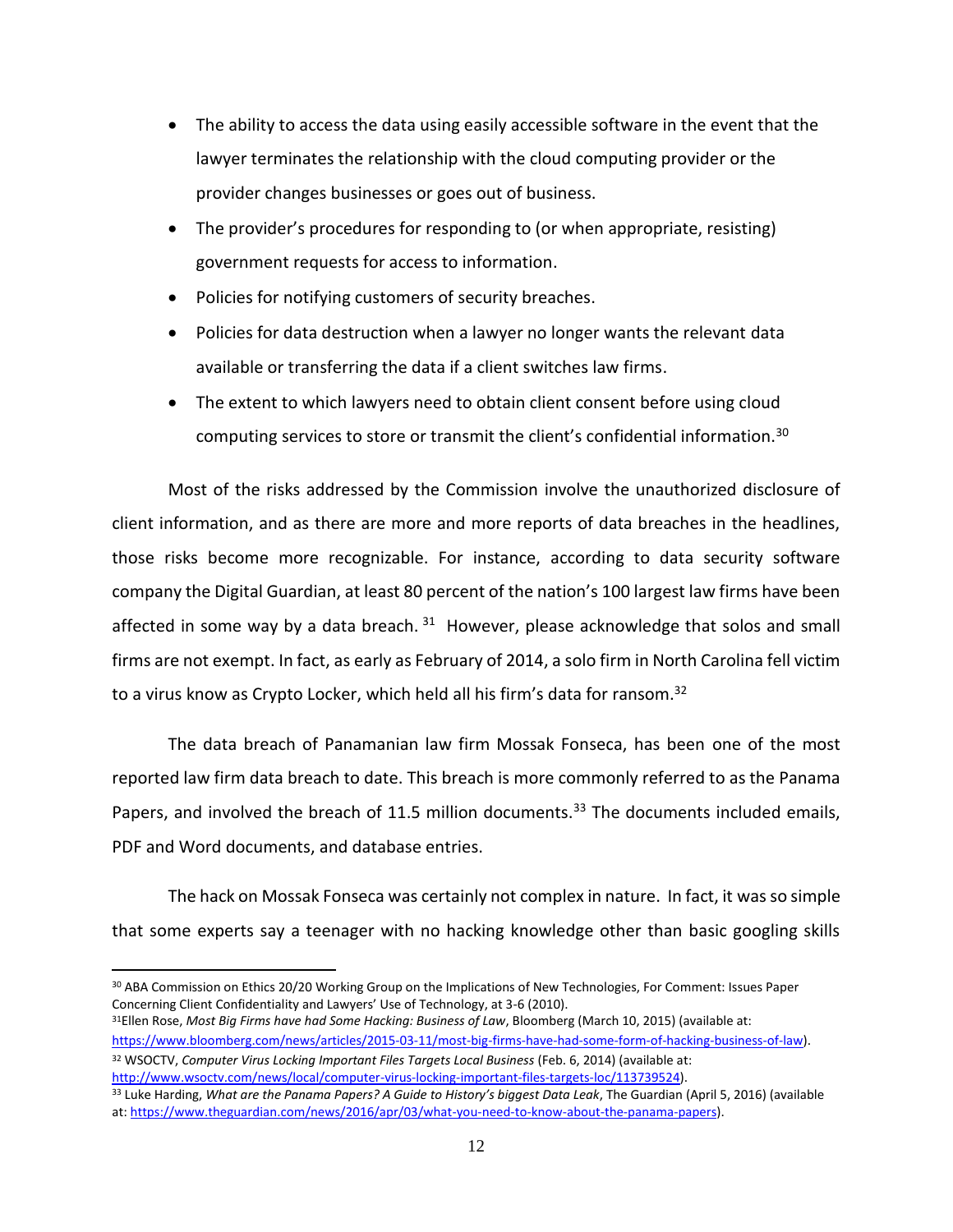could have done it.<sup>34</sup> The attackers point of entry was through older versions of popular opensource web server software WordPress. Security experts think it is likely that an attacker gained access to the Mossak Fonseca WordPress website via a vulnerability in WordPress.<sup>35</sup> This vulnerability had long since been updated prior to the attack, but Mossak Fonseca simply had not updated the software on their web server. From there the attackers were able to infiltrate their entire firm database. And while the stories surrounding the Mossak Fonseca breach are made for TV—they were breached by hacktivist that exposed criminal activity at the firm—the reality is that many firms are vulnerable to cybersecurity incidents and breach potentially exposing client information.

Law firms and legal departments are considered by attackers to be "one stop shops," because they have high value information that is well organized. Hackers target money, personally identifiable information that can be converted to money, client business strategy, intellectual property and technology, and information about deals and litigation.  $^{36}$  Law firms are targets for two general reasons: (1) they obtain, store and use highly sensitive information about their clients while at times utilizing safeguards to shield that information that may be inferior to those deployed by the client, and (2) the information in their possession is more likely to be of interest to a hacker and likely less voluminous than that held by the client.<sup>37</sup>

Because personal identifiable information is so valuable in the digital age we live in, lawyers must take precautions to protect their client's information and uphold their duty of confidentiality. Lawyers must be reasonable with the technology they use, and they must be competent in its use to ensure that those client confidences are not broken.

#### **PRACTICAL APPLICATION OF THE ETHIC RULE TO TECHNOLOGY USE**

#### **Cloud Technology, Online Data Storage and Third-Party Vendors**

File hosting services, such as Dropbox, Box, and Google Drive, all store files via cloud computing. Broadly defined, cloud computing (or "Software as a Service") refers to a class of

<sup>34</sup> Jason Bloomberg*, Cybersecurity Lessons Learned from Panama Papers Breach*, Forbes (April 21, 2016)

<sup>35</sup> *Id.*

<sup>36</sup> Sharon Nelson, *Egregious Data Breaches, Leaks and Hacks*, ABA TECHSHOW, (March 17, 2016).

<sup>37</sup> ABA Formal Opinion 477, at 2.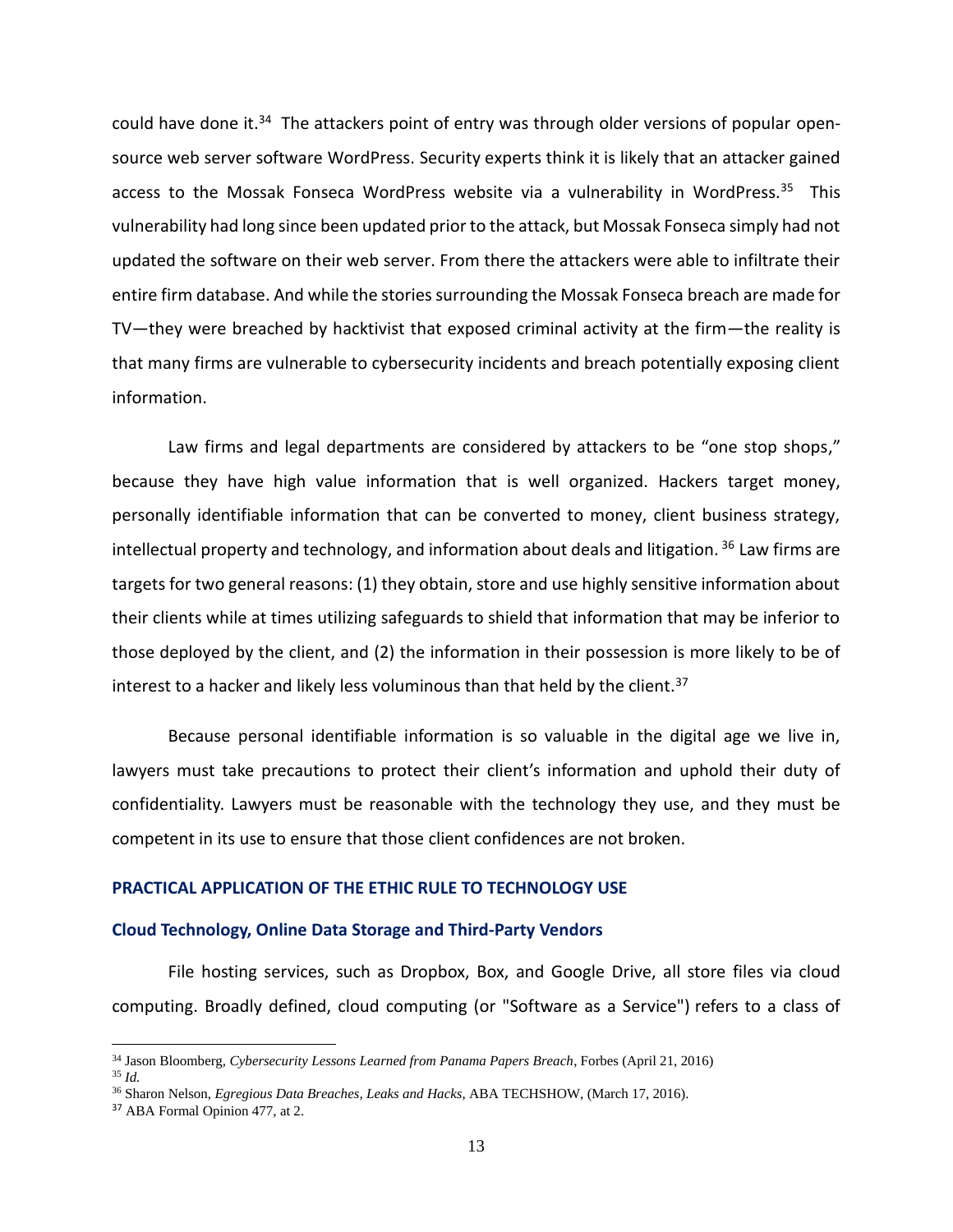software that's delivered over the Internet via a Web browser—like Safari, Chrome, and Edge rather than installed directly on the user's computer.<sup>38</sup> Lawyers and law firms see the cloud as a fast and scalable way to use advanced legal technology tools without the need for substantial upfront capital investment in hardware, software, and support services.<sup>39</sup>

Most lawyers have used the cloud for years, even if not in a law practice setting. If you use any online email products, you are using cloud computing. Also, if you have ever used Google Docs, Office 365, or even accessed a bank account online you are using cloud computing. As lawyers become accustom to the ease of using cloud computing for their personal uses, they come to expect that same ease in a professional setting. Additionally, in the last few years, the use of the cloud has become far more commonplace as cloud service providers recognize the value of the legal marketplace. Everything from case management software, discovery software, and document assembly has been developed now that the use of the cloud is becoming more prevalent in the legal profession. Every year at the ABA TECHSHOW, vendors flock to the exhibit hall to show off their technology—almost all of them run on the cloud.

Even though most of us use or have used some sort of cloud computing in our personal lives, cloud computing continues to be a major topic for the legal profession, despites its uptick in usage. One of the defining—and for lawyers, the most alarming—characteristics of the software is that the data is stored over the internet on a server owned by a third party, rather than on the user's computer.<sup>40</sup> For example, when you use a web-mail service like Gmail, your actual emails reside on a remote server hosted by Google and not on your own hard drive or server.<sup>41</sup> Because of this characteristic, lawyers often want to know if cloud based software is ethical to use, and if it is secure.

Many states have weighed directly in on answering the question regarding cloud computing and ethics. Those states that touch on the principles of cloud computing generally agree that lawyers should maintain reasonable care in the evaluation of services of a cloud or

[https://www.americanbar.org/content/dam/aba/publications/techreport/2016/cloud/cloud-computing.authcheckdam.pdf\)](https://www.americanbar.org/content/dam/aba/publications/techreport/2016/cloud/cloud-computing.authcheckdam.pdf) <sup>40</sup> Saunders Reach, *supra* note 5, at 3.

<sup>38</sup> What is Cloud Computing? IBM (available at: [https://www.ibm.com/cloud-computing/what-is-cloud-computing\)](https://www.ibm.com/cloud-computing/what-is-cloud-computing). <sup>39</sup> Kennedy, *ABA TECHREPORT: Cloud Computing*, at 2 (2016) (available at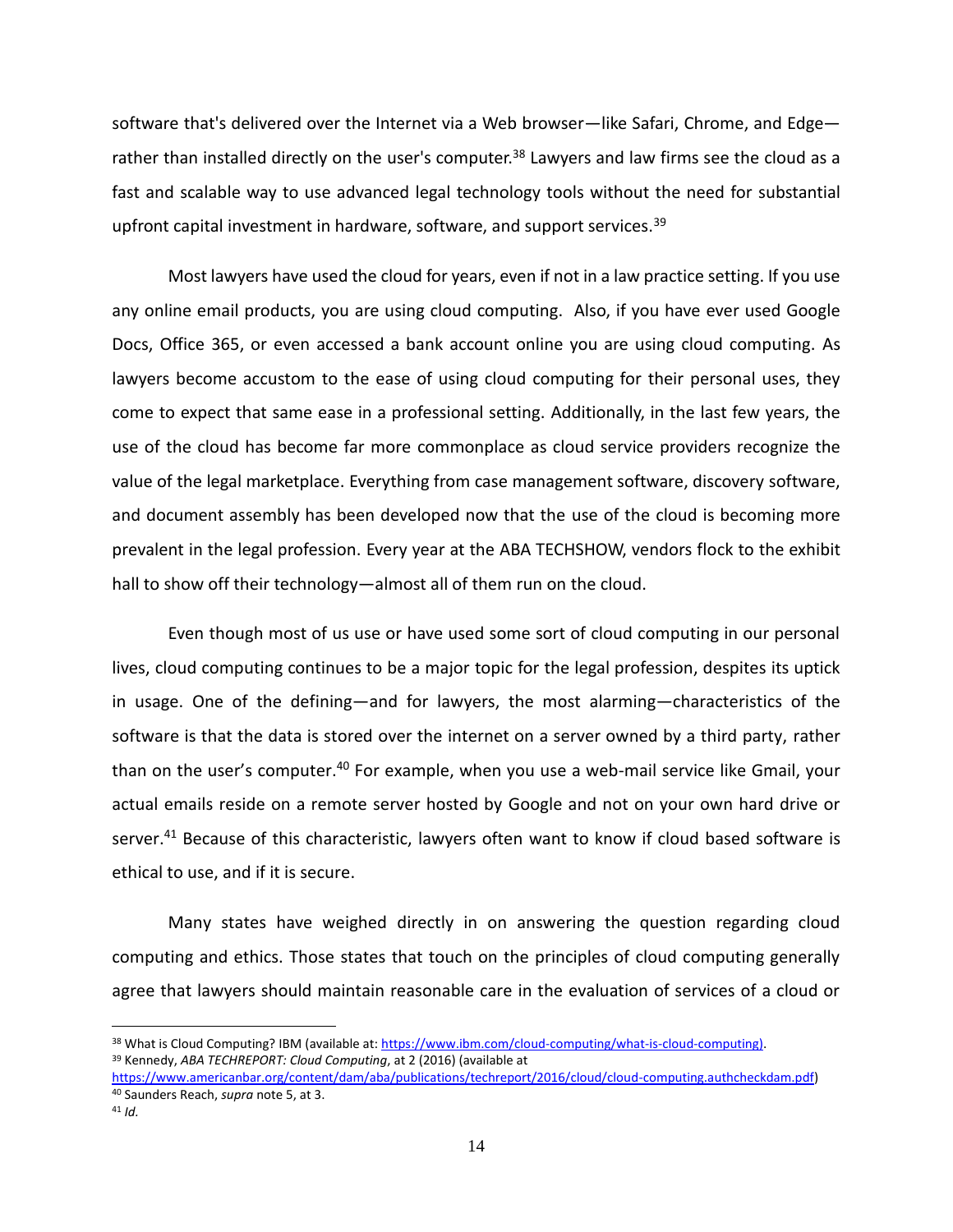third-party provider. About 20 jurisdictions have ethics opinions about the use of the cloud. All say that lawyers can use the technology, however, you should investigate the products, the methods used, and keep up with any changes the provider may make. While Kansas is not among the 20 jurisdictions to offer an opinion, the rules relating to technology should give guidance on this issue, since their original intent was to address technology. The ABA Legal Technology Resource Center maintains a list of cloud ethics opinions with a summary and links to the opinions at:

## [https://www.americanbar.org/content/dam/aba/images/legal\\_technology\\_resources/CloudEthicsO](https://www.americanbar.org/content/dam/aba/images/legal_technology_resources/CloudEthicsOpinions2019/cloudethicsopinions2019.pdf) [pinions2019/cloudethicsopinions2019.pdf](https://www.americanbar.org/content/dam/aba/images/legal_technology_resources/CloudEthicsOpinions2019/cloudethicsopinions2019.pdf)

When asked about the security of cloud-based software, I often describe it being similar to the difference between holding your money in your back pocket vs. putting it in the bank. Let's say you have a 100-dollar bill. You could walk around town with that 100-dollar bill in your pocket, where you could get pick-pocketed, it could fall out of your pocket, or you simply could misplace the pair of pants it was in. The alternative is that you could put the 100 dollars in the bank. I think we can all agree that the bank is the safer place to put the money, but why?

There is obviously a sense of security in the bank. This is because they have a vault to keep my money in. This vault is locked and may need a key or password, only certain people have access to it, and the bank could have security guards on staff. Think about cloud based systems being the bank with your data. The good programs often need passwords for security reasons, the data is often encrypted, limited people have access to your data and often the location of the server is remote and secure. Now, I am not saying that every system out there is fool-proof and has top-notch security—you should definitely be particular about who holds your data as you will see below—but that is why you as the lawyer have to do your due diligence in researching the security of your provider.

One of the most popular cloud file storage and sharing services is Dropbox, with more than 600 million users according to SaaS Scout Research Group.<sup>42</sup> Dropbox continues to be the most

<sup>42</sup> [https://saasscout.com/statistics/dropbox-](https://saasscout.com/statistics/dropbox-statistics/#:~:text=Dropbox%20has%20over%20600%20million,of%20content%20uploaded%20to%20Dropbox)

[statistics/#:~:text=Dropbox%20has%20over%20600%20million,of%20content%20uploaded%20to%20Dropbox](https://saasscout.com/statistics/dropbox-statistics/#:~:text=Dropbox%20has%20over%20600%20million,of%20content%20uploaded%20to%20Dropbox)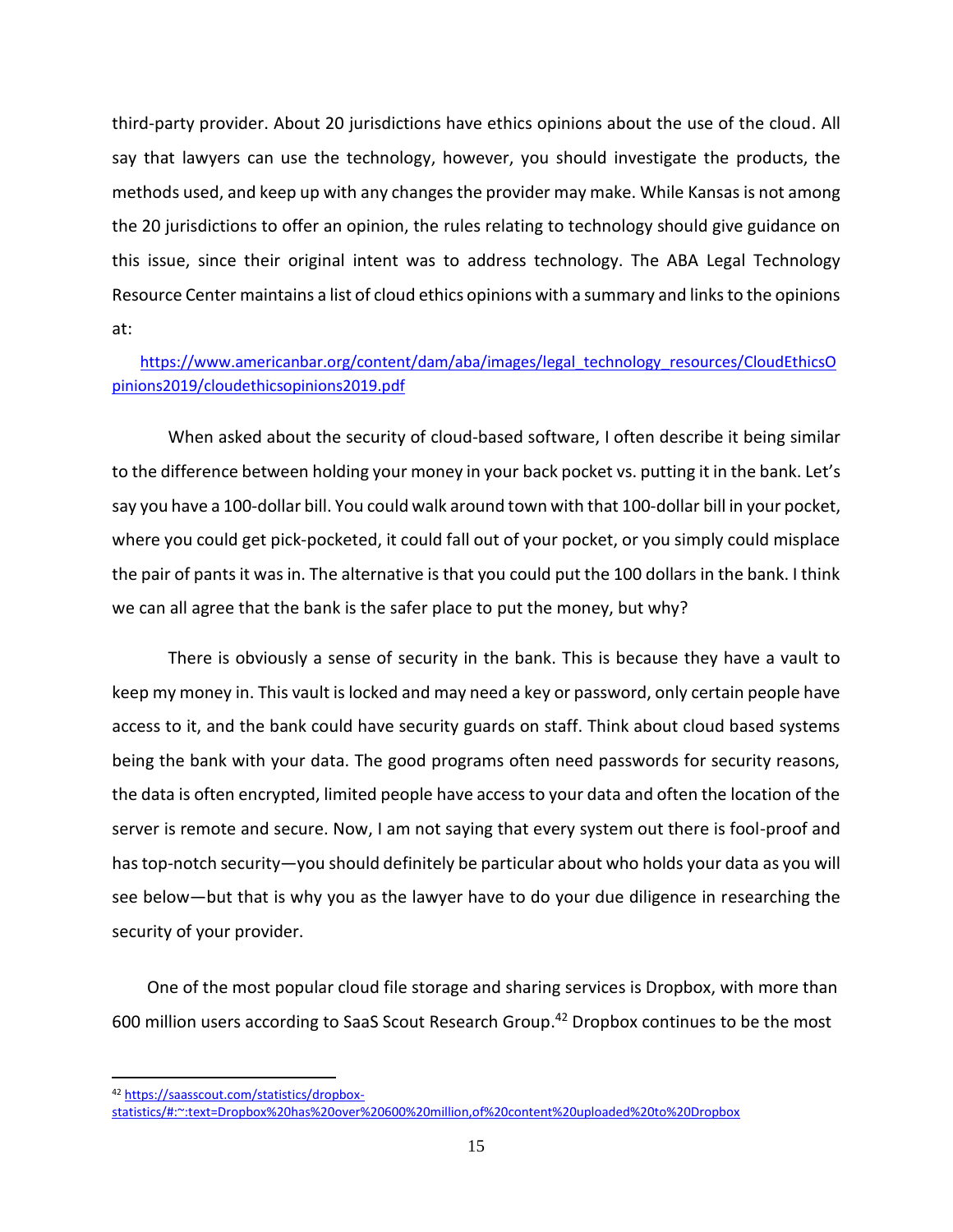used cloud technology in the legal in the profession, as reported by the *2020 ABA Technology Report*. Dropbox was at the top of the list with 67% of respondents reporting that they use the service. <sup>43</sup> In fact, five times as many respondents used Dropbox as the most popular legalspecific cloud tool. However, is the software secure? That is to be debated.

On the Dropbox homepage, it says that it uses "256-bit AES encryption" (the strongest normal standard today) and two-step verification. Encryption and two-step verification are both security aspects that you should search for in a product. Additionally, your Dropbox data is stored on Amazon's S3 storage service, which means that it is securely encrypted, but Dropbox retains the encryption keys and could theoretically access it. Dropbox's privacy policy states that certain employees have this power for use when data is legally required to be disclosed. Because the file data arrives at Dropbox in unencrypted form—which is the point of contention for many—the file could be accessed and reproduced in original format by Dropbox to comply with a court order. This is a prime example of why you should pay attention to privacy policies and user agreements.

If you want to address this security risk, one alternative would be to add encryption to some or all your files before placing them in your Dropbox drive on your computer. Carefully consider which of your files need to be encrypted. If you are looking at using Dropbox to back up your personal bank records and tax returns, should those be encrypted? If your client has given you the recipe for something, should it be encrypted before you move it to Dropbox for storage? It is highly unlikely that all documents stored on Dropbox require encryption.

Another example of why reading user agreements is important, is that Dropbox also contains language in the agreement which states that they may "*transfer, store and process your data in another location other than the customer's country."* If you work with banks, insurance companies, or healthcare organizations, you are most likely forbidden from offshore data storage.<sup>44</sup>

<sup>43</sup> Kennedy, ABA TECHREPORT: 2020 Cloud Computing, available at:

[https://www.americanbar.org/groups/law\\_practice/publications/techreport/2020/cloudcomputing/](https://www.americanbar.org/groups/law_practice/publications/techreport/2020/cloudcomputing/) <sup>44</sup> Accellis Technology Group*, Ethical Considerations of Using Dropbox for Your Firm*, at 5 (available at: [https://accellis.com/wp](https://accellis.com/wp-content/uploads/Ethical-Considerations-of-Using-Dropbox-in-Your-Law-Firm-21.pdf)[content/uploads/Ethical-Considerations-of-Using-Dropbox-in-Your-Law-Firm-21.pdf\)](https://accellis.com/wp-content/uploads/Ethical-Considerations-of-Using-Dropbox-in-Your-Law-Firm-21.pdf).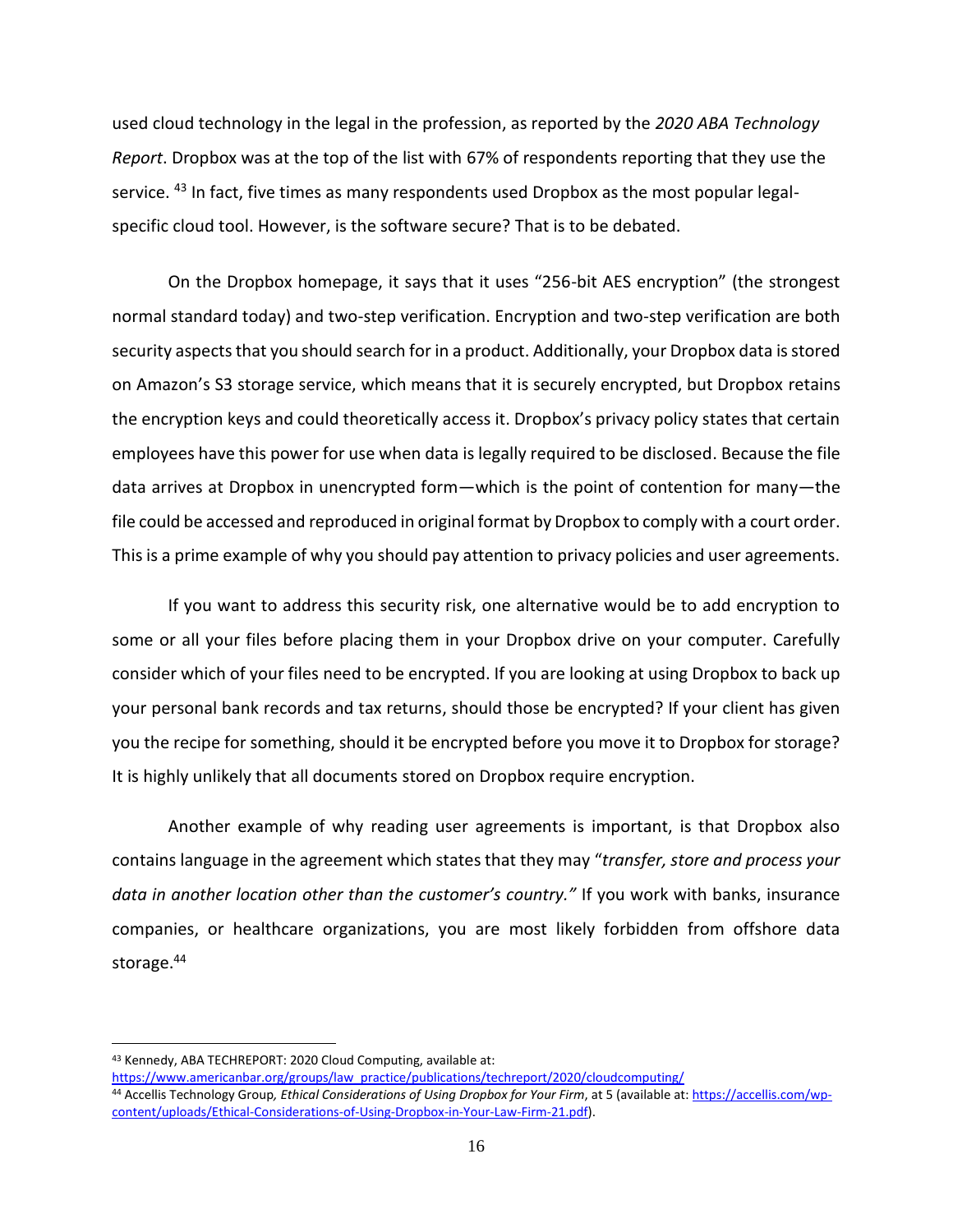One last thing to be aware of with using Dropbox, is that if you need to house documents in a system that is compliant with HIPAA regulations, then you will want to upgrade to Dropbox Business. Neither the free or Pro accounts guarantee compliance with HIPAA, but the Business plan does. This is just another example of why it is important to pay attention to the details, compare plans, and look at your service agreements. The bottom line is that terms and conditions change over time (often silently); companies flop; people get sued and lose; and what was once a no-brainer decision yesterday, may be a mistake today. <sup>45</sup>

Every ethics opinion published to date regarding cloud technology asserts that a lawyer must be reasonable, which includes doing your due diligence when it comes to deciding what products to use. Additionally, KRPC 5.3 Comment [3] states, "When using such services outside the firm, a lawyer must make reasonable efforts to ensure that the services are provided in a manner that is compatible with the lawyer's professional obligations." This would of course include the duty of confidentiality. Therefore, it's important to carefully examine all technology before buying, whether it's SaaS or traditional. Be sure to ask any vendor some questions before committing your data to their hands. Vendors that aren't willing or able to answer questions should be treated with caution. Even after a lawyer examines various considerations and is satisfied that the security employed is sufficient to comply with the duty of confidentiality, the lawyer must periodically reassess to confirm that the lawyer's actions continue to comply with the ethical obligations and have not been rendered inadequate by changes in circumstances or technology.<sup>46</sup>

#### **Email Encryption**

Encryption has become a hot topic as it relates to data breaches, remote work environments due to the COVID-19 Pandemic, and lawyer responsibilities. Under our rules, should lawyers use encryption when sending information through email? Should we have our information on mobile devices encrypted? We all know that confidentiality is the foundation to client communications, but do we think about this when sending a routine email? There are many

<sup>45</sup> *Id*. at 12.

<sup>46</sup> ABA Formal Opinion 477, at 10.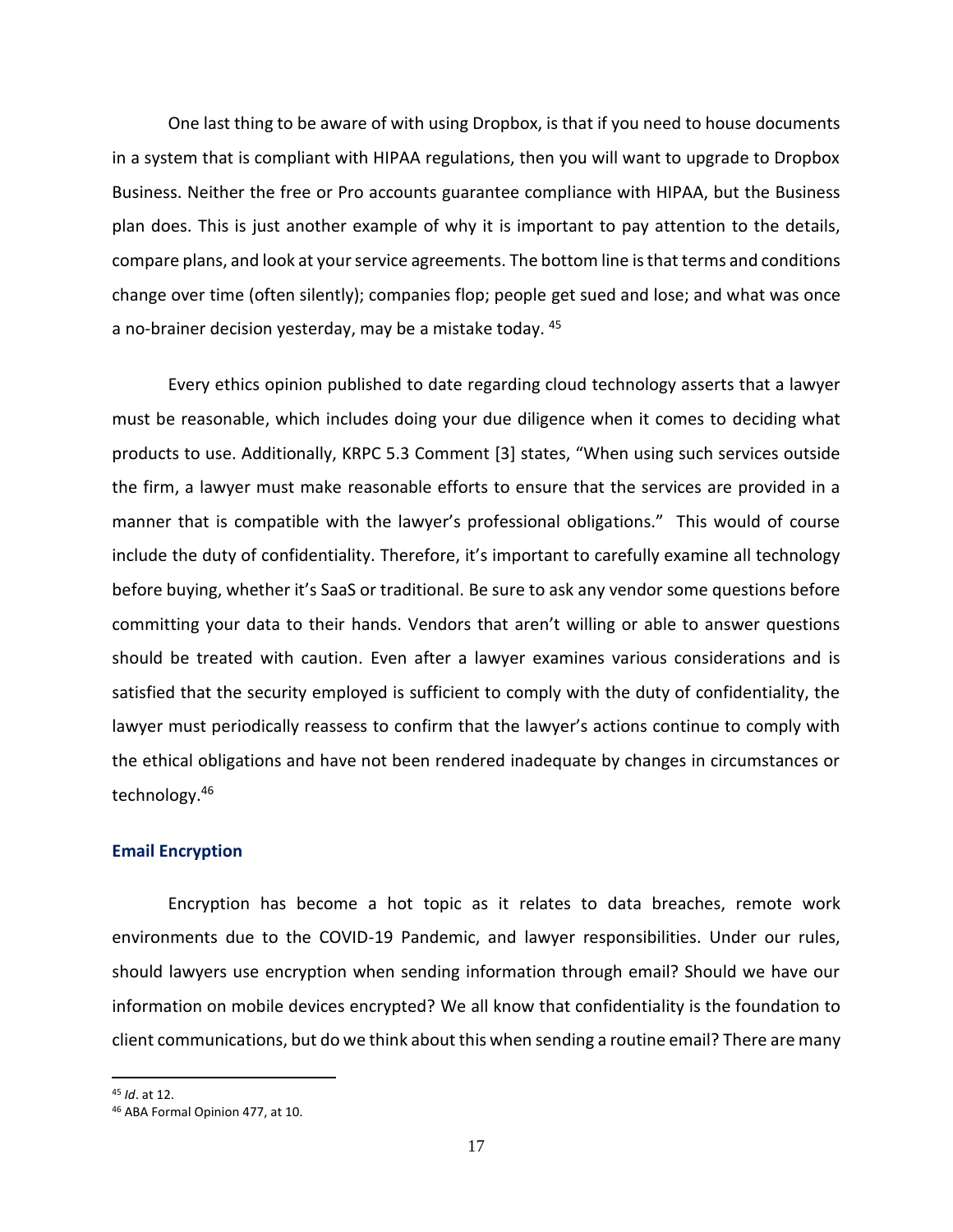security issues associated with email, ranging from the simple to the complex, such as hitting the "reply all" instead of reply, or being a victim of a phishing email. When the information you are sending via email is confidential in nature, adding a level of encryption can reduce the risk of those security issues, and help you maintain your duty of confidentiality.

In 2011, the ABA issued formal opinion 11-459 to address sending communications via email to clients. The opinion states:

Whenever a lawyer communicates with a client by e-mail, the lawyer must first consider whether, given the client's situation, there is a significant risk that third parties will have access to the communications. If so, the lawyer must take reasonable care to protect the confidentiality of the communications by giving appropriately tailored advice to the client. <sup>47</sup>

I will note that this opinion mentions nothing about encrypting emails, but remember the opinion was written in 2011, since then several software services have been developed―some specifically for law offices—that allow you to encrypt your communications via email. The key line to recognize from the above excerpt is the reference to reasonable care. This is a common thread among the use of technology within the profession. So, does reasonable care include encrypting confidential information sent via email to clients? An answer to this question may be found in the State Bar of Texas Opinion No. 648. <sup>48</sup>

The State Bar of Texas Opinion No. 648 was one of the first opinions to tackle the confidentiality issues of email, addressing whether a lawyer has the duty to encrypt their emails. The opinion states:

Having read reports about email accounts being hacked and the National Security Agency obtaining email communications without a search warrant, the lawyers

<sup>47</sup> ABA Formal Opinion 11-459, at 4 (2011). The full opinion can be found at

[http://www.americanbar.org/content/dam/aba/publications/YourABA/11\\_459.authcheckdam.pdf.](http://www.americanbar.org/content/dam/aba/publications/YourABA/11_459.authcheckdam.pdf) <sup>48</sup> The State Bar of Texas Ethics Opinion 648 can be found at: [https://www.texasbar.com/AM/Template.cfm?Section=Past\\_Issues&Template=/CM/ContentDisplay.cfm&ContentID=30523.](https://www.texasbar.com/AM/Template.cfm?Section=Past_Issues&Template=/CM/ContentDisplay.cfm&ContentID=30523)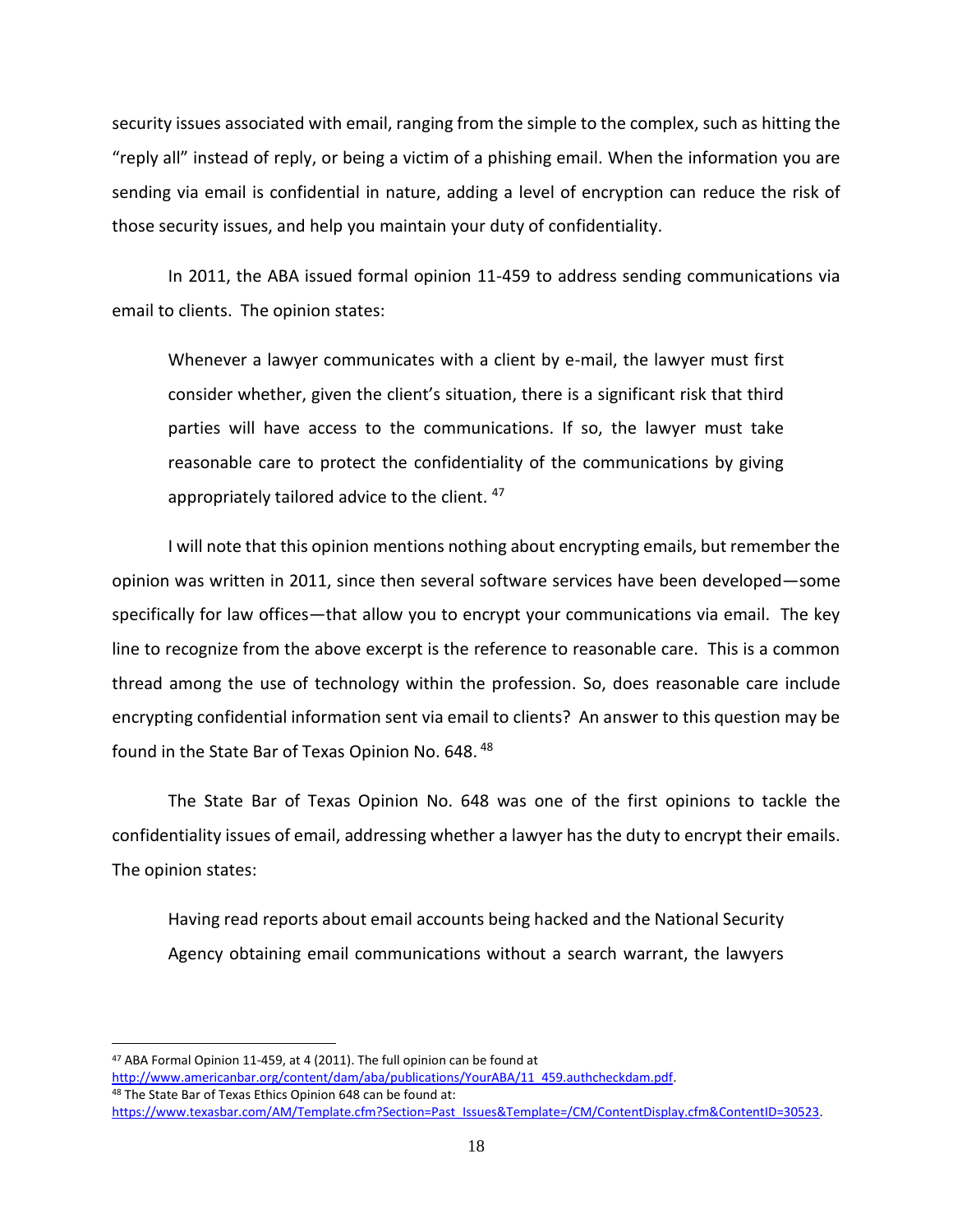are concerned about whether it is proper for them to continue using email to communicate confidential information.<sup>49</sup>

The opinion goes on to read:

Under the Texas Disciplinary Rules of Professional Conduct, and considering the present state of technology and email usage, a lawyer may generally communicate confidential information by email. Some circumstances, may, however, cause a lawyer to have a duty to advise a client regarding risks incident to the sending or receiving of emails arising from those circumstances and to consider whether it is prudent to use encrypted email or another form of communication. <sup>50</sup>

The opinion also lists 6 examples of when lawyers should consider whether the confidentiality of the information will be protected if communicated by email, and whether it is prudent to use encrypted email or another form of communication. Here are those examples:

- 1. Communicating highly sensitive or confidential information via email or unencrypted email connections;
- 2. Sending an email to or from an account that the email sender or recipient shares with others;
- 3. Sending an email to a client when it is possible that a third person (such as a spouse in a divorce case) knows the password to the email account, or to an individual client at that client's work email account, especially if the email relates to a client's employment dispute with his employer;
- 4. Sending an email from a public computer or a borrowed computer or where the lawyer knows that emails the lawyer sends are being read on a public or borrowed computer or unsecure network;

<sup>49</sup> Ethics Committee for the State Bar of Texas, *Ethics Opinion No. 648*, Florida B.J. 78, at 480 (2015). <sup>50</sup> *Id.*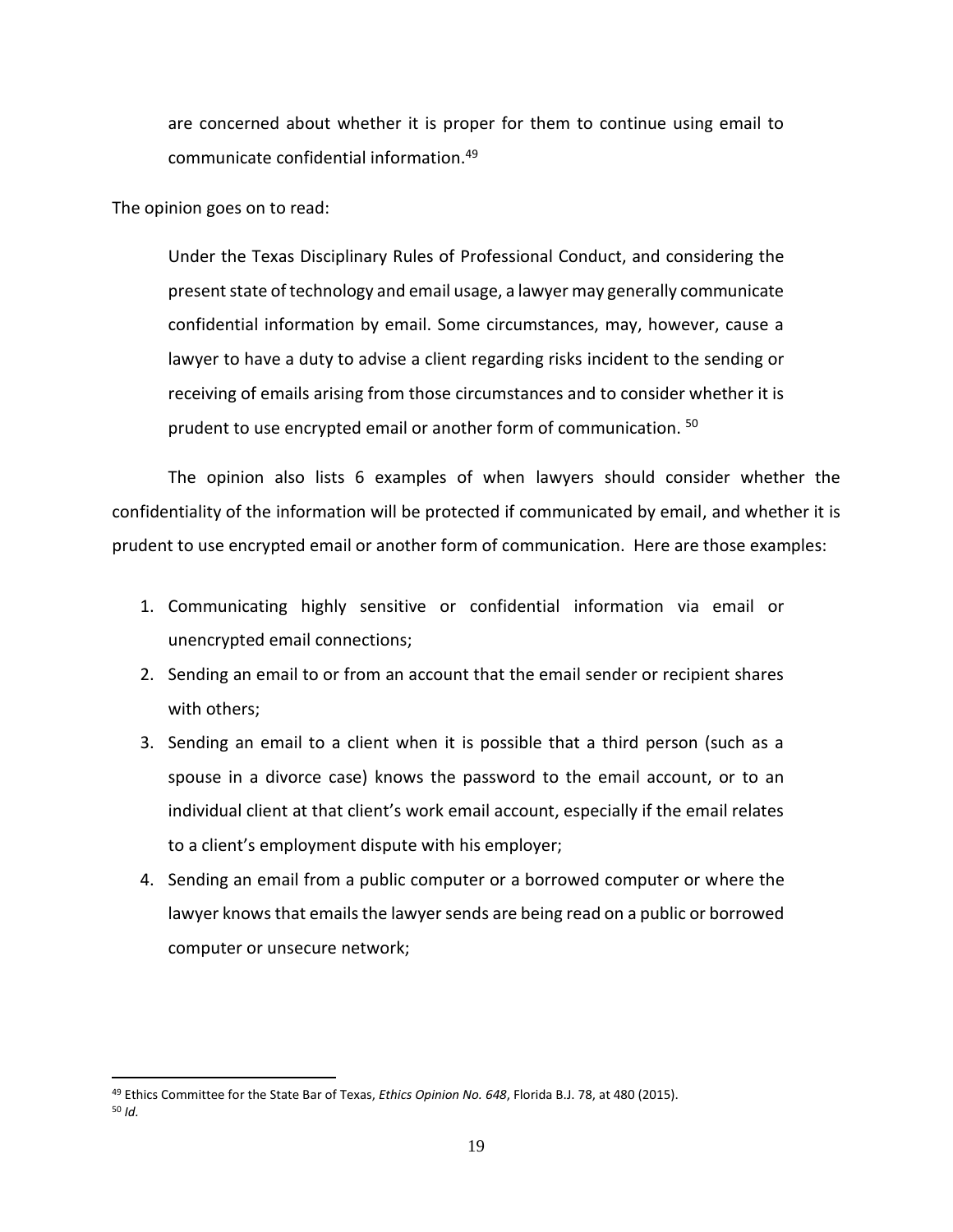- 5. Sending an email if the lawyer knows that the email recipient is accessing the email on devices that are potentially accessible to third persons or are not protect by a password; or
- 6. Sending an email if the lawyer is concerned that the NSA or other law enforcement agency may read the lawyer's email communication, without a warrant.  $51$

Because Rule 1.6 requires fact-based analysis to determine the reasonableness of the methods employed to maintain confidentiality, strong protective measures, like encryption are warranted in some circumstances.<sup>52</sup> Cyber-threats and the proliferation of electronic communications devices have changed the landscape, and it is not always reasonable to rely on the use of unencrypted email.<sup>53</sup> Lawyers must, on a case-by-case basis, constantly analyze how they communicate electronically about client matters, applying the factors found in Comment [18] of the Model Rules, to determine what effort is reasonable.<sup>54</sup>

The good news is that there are services out there that help make this process easier for the lawyer. A popular service is Citrix ShareFile. ShareFile has an easy to use Outlook or Gmail plugin that allows you to encrypt an entire email or an attached document. The client is then taken to a sign in page to gain access to the document. There are also several other companies out there that offer this type of service for law firms as well, such as RPost, HushMail, Virtru, and Enlocked.

I will also mention that there are ways you can encrypt your emails when using Outlook. Instructions on how, can be found at [https://support.office.com/en-us/article/Encrypt-e-mail](https://support.office.com/en-us/article/Encrypt-e-mail-messages-84d7e382-5f76-4d71-8705-324489b710a2)[messages-84d7e382-5f76-4d71-8705-324489b710a2,](https://support.office.com/en-us/article/Encrypt-e-mail-messages-84d7e382-5f76-4d71-8705-324489b710a2) however, you and the client must share your digital ID or public key certificate with each other before either party can open the encrypted communication. Gmail messages can also be encrypted straight from your Gmail account; those instructions can be found at:

<sup>51</sup> *Id.* at 481.

<sup>52</sup> ABA Formal Opinion 477, at 5.

<sup>53</sup> *Id.*

<sup>54</sup> *Id.* The factors for determining reasonableness in Kansas can be found in KRPC 1.6 Comment [26].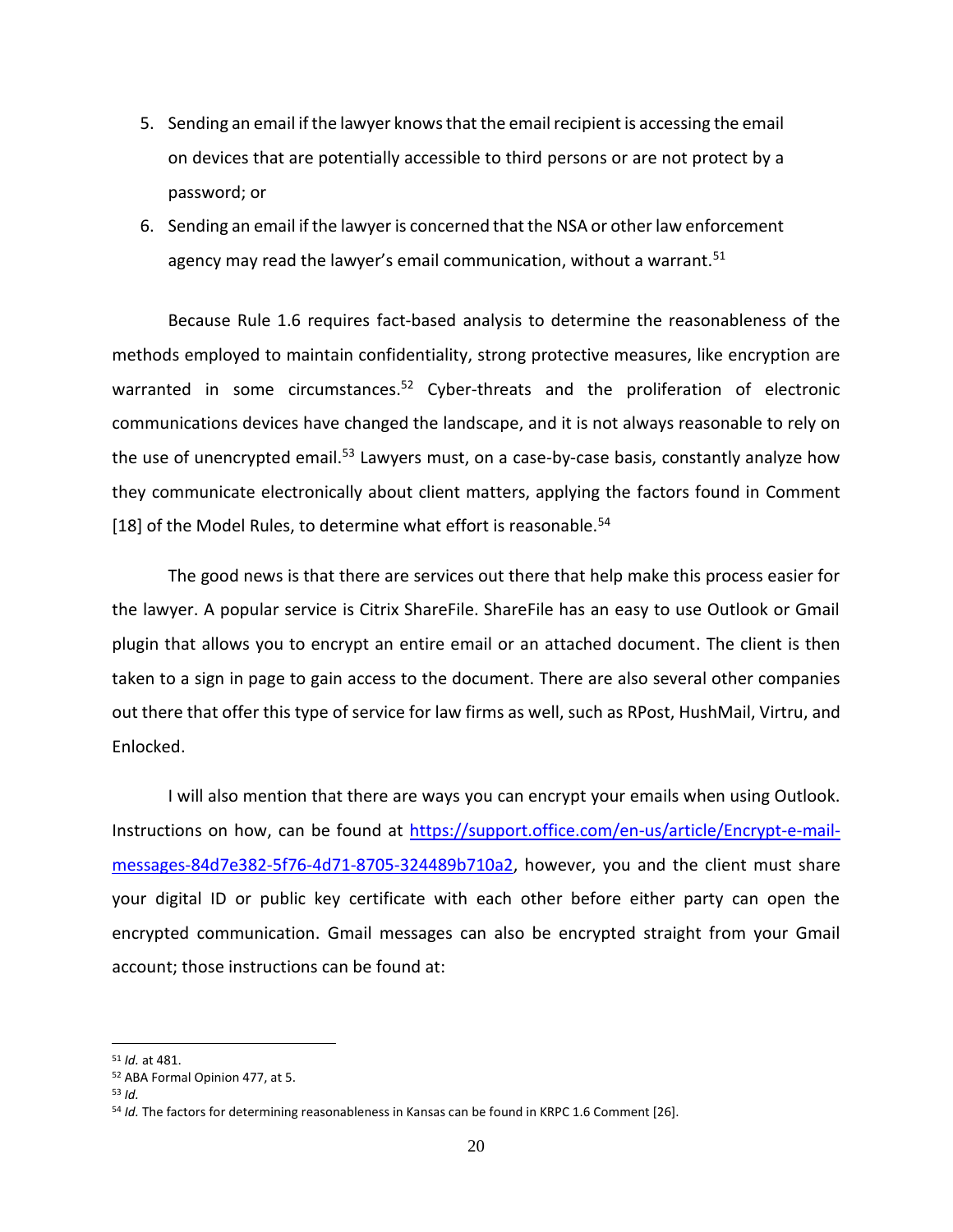## [http://www.computerworld.com/article/2473585/encryption/easily-encrypt-gmail.html.](http://www.computerworld.com/article/2473585/encryption/easily-encrypt-gmail.html)

I have, however, found this process to be even more cumbersome than encrypting in Outlook. If you want something that is easy to use to encrypt you emails, I suggest investing in a product that has worked with law firms and understands your need for confidentiality.

One last alternative that is easy to do if you are attaching a document to an email is to simply encrypt the word or pdf document itself. This is a simple process, which requires you to set up a password to have access to the document. Both Microsoft Word and Adobe have simple ways you can do this. The most important thing to remember is to not send the password to the person in the email which contains the attachment or within a subsequent email.

- You can find instructions for password protecting a PDF at: [https://helpx.adobe.com/acrobat/using/securing-pdfs-passwords.html.](https://helpx.adobe.com/acrobat/using/securing-pdfs-passwords.html)
- You can find instruction for password protecting a Word document at: [https://support.office.com/en-us/article/Password-protect-a-document-8f4afc43-](https://support.office.com/en-us/article/Password-protect-a-document-8f4afc43-62f9-4a3a-bbe1-45477d99fa68) [62f9-4a3a-bbe1-45477d99fa68.](https://support.office.com/en-us/article/Password-protect-a-document-8f4afc43-62f9-4a3a-bbe1-45477d99fa68)

Finally, when determining whether to employee technology like encryption, remember your duties under KRPC 1.4 with regards to communication. When the lawyer reasonably believes that highly sensitive confidential client information is being transmitted so that extra measures to protect the email transmission are warranted, the lawyer should inform the client about the risks involved.<sup>55</sup> The lawyer and client then should decide whether another mode of transmission, such as high level encryption or personal delivery is warranted.<sup>56</sup>

## **Passwords and Two-Factor Authentication**

Password security is key when it comes to protecting yourself from potential security risks associated with the use of technology and data breaches, however, many still often reuse passwords or create small variations on a theme in their passwords across sites. A weak password used at a low security website, can allow hackers to gain a toehold and use the password more

<sup>55</sup> ABA Formal Opinion 477, at 10 (2017).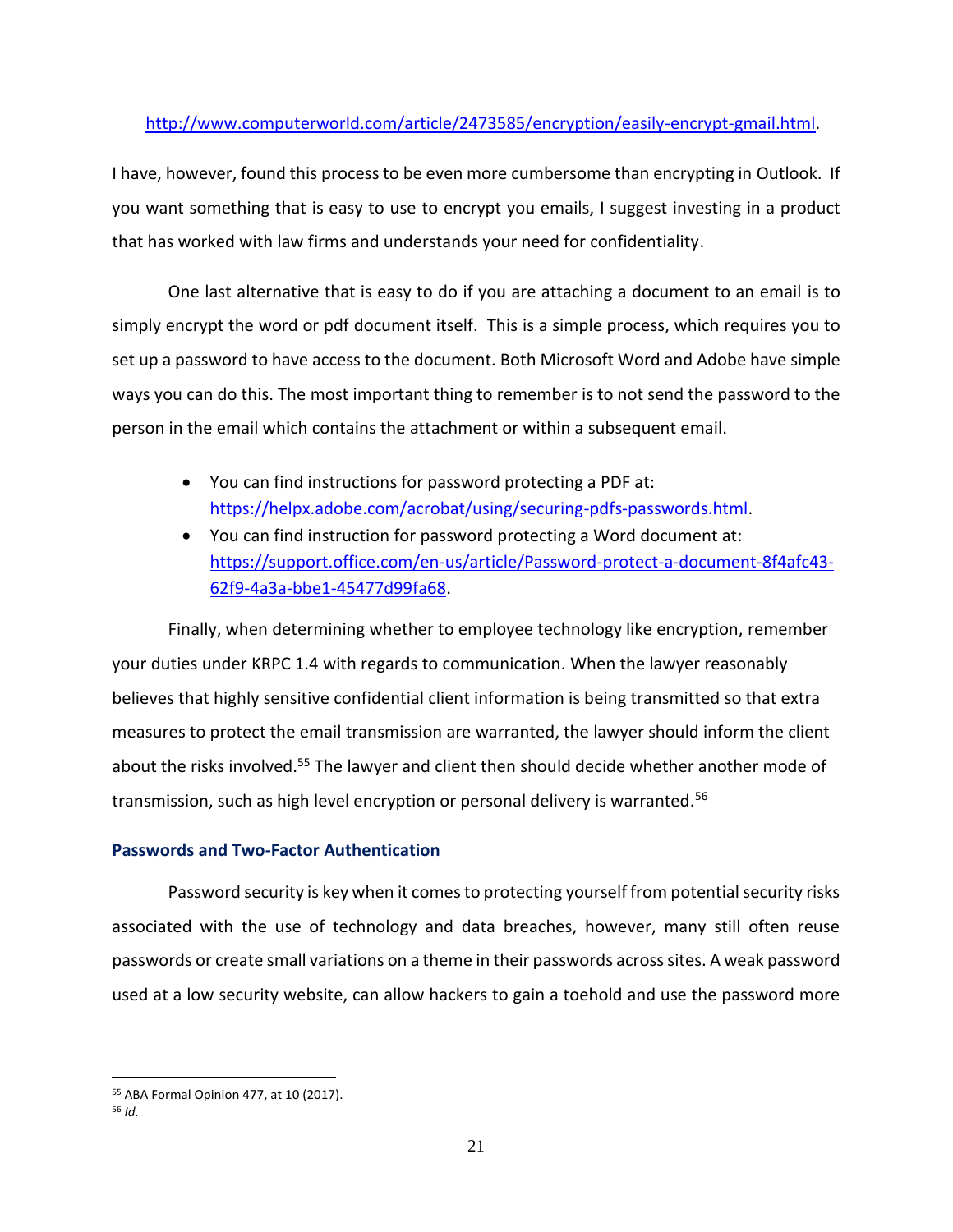easily gleaned there in attempt to gain access to the user's more sensitive information.<sup>57</sup> I am still amazed at the number of people who use passwords that are easily guessed. For instances, if you Google "top used passwords," all results will tell you the same thing. Passwords like 123456, 1234678, and yes, even "password" are still the most used passwords. Hopefully your password is not one that is on this list of shame.

When it comes to passwords, always be sure that you change your password from the default password setting that many products come with. Many frauds begin simply by entering simple default passwords to see what information can be obtained. Avoid using obvious passwords like your name, your firm name or other things that are easily guessed. Strong passwords (those that contain 12 or more characters with a combination of upper and lowercase letters, symbols and numbers) are best, but can be difficult to remember. Using sentences (ilovelawyers) or sentences with symbols and numbers replacing letters (!L0v3l@wyer\$) is a good way to strengthen your password, while maintaining a password that you can remember.

I often get asked about password managers, and if they are safe to use. Given the extensive number of passwords that people must remember, most security experts agree that passwords managers are one of the best options when it comes to password management. A password manager is designed to help you store, organize, and encrypt your passwords for online accounts and several devices. It is definitely a better alternative to reusing the same two or three passwords, or just writing them down and keeping them at your desk or on your mobile device. Additionally, because complexity matters when it comes to passwords, most password managers can generate them for you. If you use a password manager I suggest that you turn on the twofactor authentication option if available. The most popular password managers offer this as an option.

Even if you don't use a password manager, many popular services support two-factor authentication and you should turn it on when it is available on your accounts. There are three different types of authentications factors that currently exist. These include:

<sup>57</sup> ABA ETHICSearch, *How Ethical is Your Password, Ethics Tip of the Month* (February, 2013).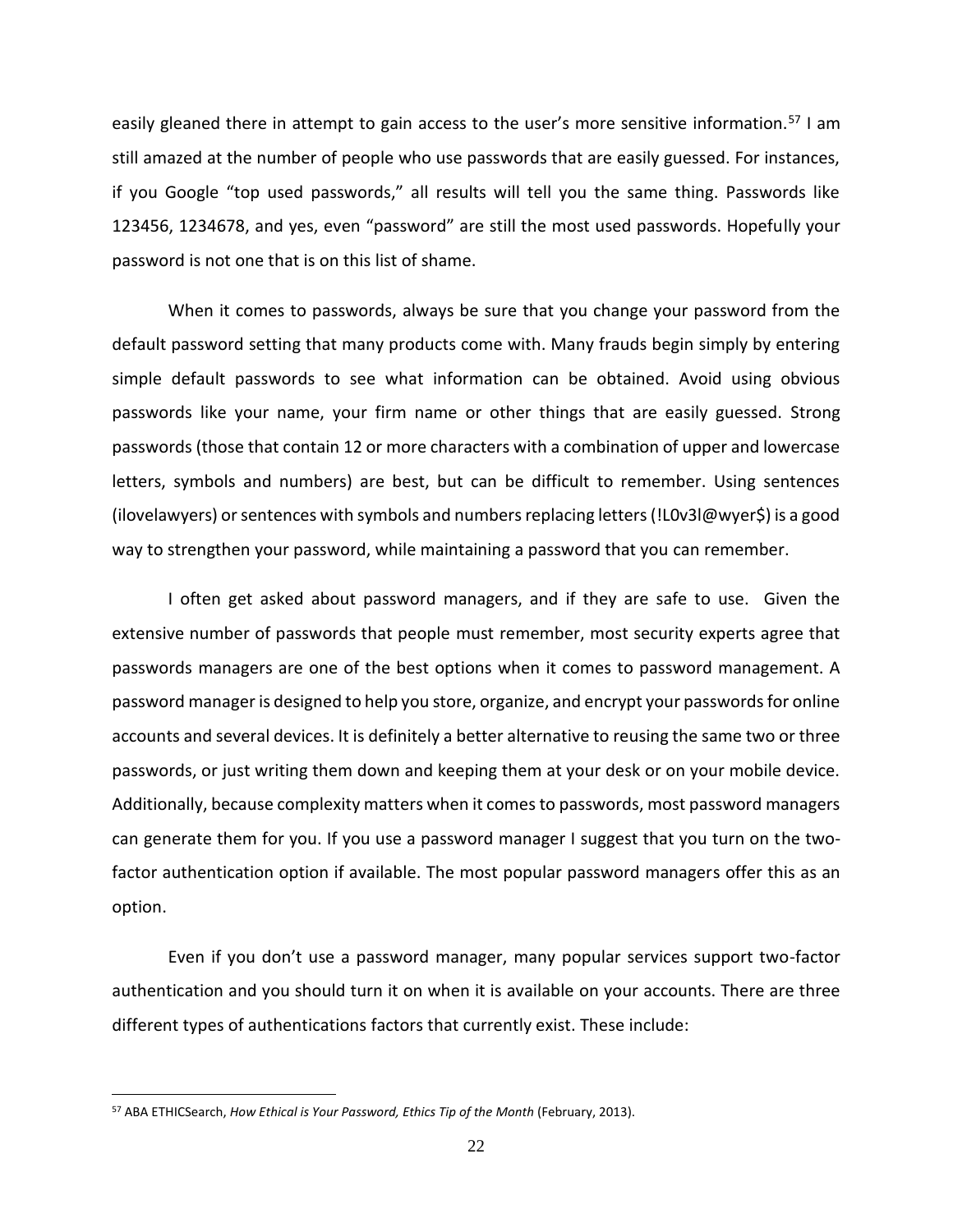- Something you know such as a username and password.
- Something you have such as a mobile phone or special USB key.
- Something you are  $-$  such as a fingerprint or another biometric identifier.<sup>58</sup>

Two-factor authentication combines two of these factors to add an extra layer of security. Many popular services such as Facebook, Twitter, iCloud, Amazon, PayPal, LinkedIn, Snapchat, WordPress, and Gmail offer two-factor authentication. In most instances, your phone will be primarily used. It will be used either to receive codes by SMS or to generate them using special apps like Google Authenticator. While we all know that a phone can be easily lost or stolen, the good news is that most of the companies offering two-factor authentication offer a way to recover your account should that happen.

#### **The Mobile Lawyer, Public Wi-Fi, and BOYD**

With advancements in technology, comes advancements in the way we practice law―including where we practice. The practice of law is increasingly happening outside of the traditional law office setting. A lawyer's "office" is more mobile than it was even 10 years ago. Lawyers now work while they are at home or when traveling, or by simply checking an email while they are in line at a coffee shop. <sup>59</sup> Beyond their primary workspace, lawyers regularly perform legal work while outside of their office, and use everything from a desktop, laptop, tablet, or mobile phone to do it.

Part of the increase in mobility is, of course, due to cloud computing. The ability to access files, emails, and an abundance of information anytime and anywhere you need it has allowed lawyers to perform law-related tasks outside the traditional setting. This can, for obvious reasons, be both a curse and a blessing. While this modern business model may appear radically different from the traditional brick and mortar law office model of the yesteryears, the underlying

<sup>58</sup> Lucian Constantin, *5 Things you need to know about two-factor authentication*, PCWorld (March 31, 2016) (available at; [http://www.pcworld.com/article/3050358/security/5-things-you-should-know-about-two-factor-authentication.html\)](http://www.pcworld.com/article/3050358/security/5-things-you-should-know-about-two-factor-authentication.html) <sup>59</sup> Aaron Street, *ABA TECHREPORT: Mobile Technology*, at 1 (2016) (available at: [http://www.americanbar.org/publications/techreport/2016/mobile.html\)](http://www.americanbar.org/publications/techreport/2016/mobile.html).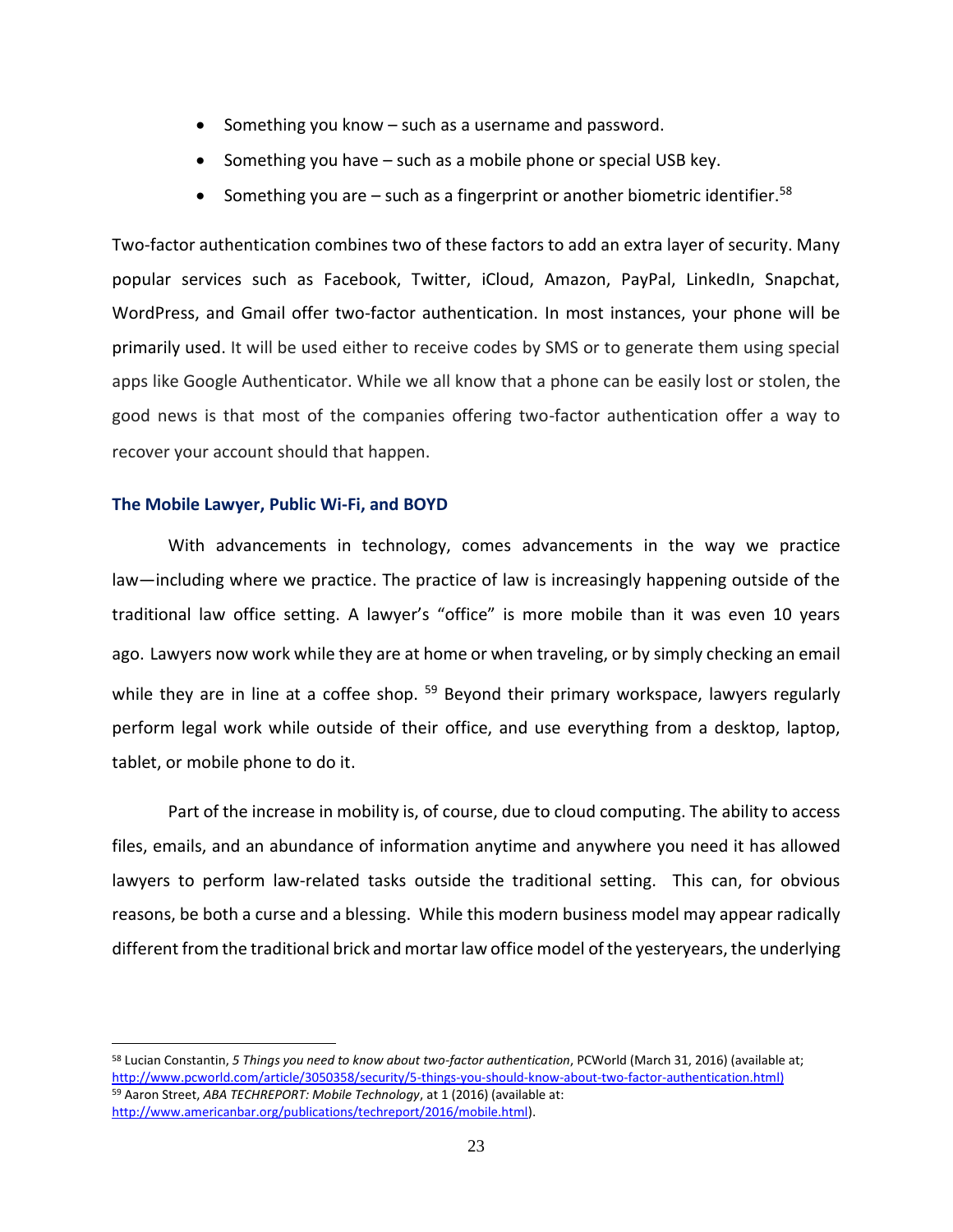principles of an ethical law practice remain the same. There is still a duty of confidentiality and competence when using mobile technology.

While this technology allows us to work more conveniently, it does come with some risks. Lawyers' increased use of mobile devices can lead to increased concerns that confidential client information will be lost, stolen, or inadvertently disclosed. Consider the possibilities: a lost iPhone full of attorney-client e-mails and texts; a wireless iPad communication session hacked, allowing the hacker full access to the information stored on the device; a malicious banking app on an Android phone allowing hackers to obtain attorney bank account information<sup>60</sup>

When using mobile devices, lawyers should keep in mind that these devices are easy to lose. Lawyers should consider password protecting and installing a wiping application feature. Many of these apps allow you to remotely find your device, as well as wipe information from the device or reset the device back to the factory settings like it was just out of the box. If a laptop is being used, rather than just using a password to access the device, consider encrypting the information contained on the laptop.

With the use of mobile devices, comes the use of the Internet to access information. According to the *2018 ABA Technology Report*, lawyers regularly use items such as their mobile devices for law related tasks.<sup>61</sup> The number of lawyers that report using public Wi-Fi without security a security measure, however, is a concern. 15% of respondents reported that they surf the net via public Wi-Fi with no security measure at all.<sup>62</sup> The open nature of a public WiFi network can allow for snooping by hackers, there could be other compromised machines on the network, or the hotspot itself could be malicious. Lawyers should obviously proceed with caution when using public Wi-Fi. You most certainly don't want to do any online banking or access any information sensitive in nature, because public Wi-Fi networks are often unencrypted, and therefore the network traffic is clearly visible to anyone within range.

<sup>60</sup> Jason Gonzalez and Linn Freedman, *Mobile Devices and Attorney Ethics: What are the Issues?*, The United States Law Week, 80 U.S.L.W. 747 (2011).

<sup>61</sup> Chad Burton*, ABA TECHREPORT: Virtual Law Practice*, at §2 (2018) (available at

[https://www.americanbar.org/groups/law\\_practice/publications/techreport/ABATECHREPORT2018/2018VLP/\)](https://www.americanbar.org/groups/law_practice/publications/techreport/ABATECHREPORT2018/2018VLP/) <sup>62</sup> David Ries, *ABA TECHREPORT:Cybersecurity*, at § 11. (2018) (available at [https://www.americanbar.org/groups/law\\_practice/publications/techreport/ABATECHREPORT2018/2018Cybersecurity/\)](https://www.americanbar.org/groups/law_practice/publications/techreport/ABATECHREPORT2018/2018Cybersecurity/)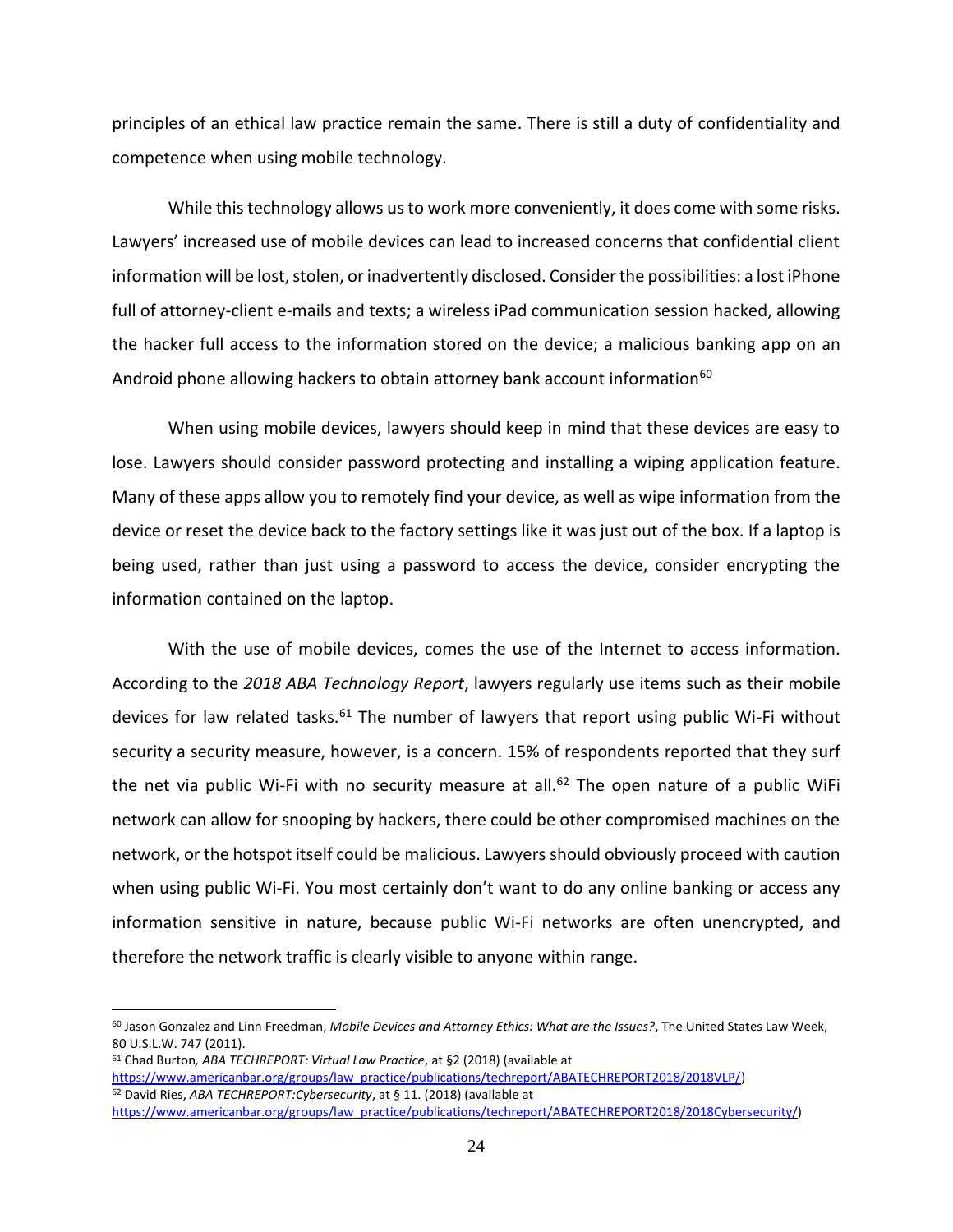California Formal Opinion 2010-179 (2010), addresses this issue of concern surrounding the use of public Wi-Fi. In the opinion, the scenario involves a lawyer who takes his work laptop to the local coffee shop and accessed a public wireless Internet connection to conduct legal research on a matter and email a client. He also takes the laptop computer home to conduct the research and email the client from his personal wireless system.<sup>63</sup> The opinion recognized that "due to the ever-evolving nature of technology and its integration in virtually every aspect of our daily lives, attorneys are faced with an ongoing responsibility of evaluating the level of security of technology that has increasingly become an indispensable tool in the practice of law." The opinion outlined factors in which a lawyer should consider when evaluating their duty of confidentiality and competence before using a specific technology, such as public Wi-Fi. Those factors were:

- 1. The lawyer's ability to assess the level of security afforded by the technology.
- 2. Legal ramifications to third parties of intercepting, accessing or exceeding authorized use of another person's electronic information.
- 3. The degree of sensitivity of the information.
- 4. Possible impact on the client of an inadvertent disclosure of privileged or confidential information or work product, including possible waiver of the privileges.
- 5. The urgency of the situation.
- 6. Client instructions and circumstances.<sup>64</sup>

Based upon these factors, the California Committee concluded that the lawyer risks violating his duties of confidentiality and competence in using the wireless connection at the coffee shop to work on the client's matter unless he takes appropriate precautions, such as using a combination of file encryption, encryption of wireless transmissions, and a personal firewall.<sup>65</sup> One way to solve the issues surrounding using public WiFi is to use a VPN (Virtual Personal Network). A VPN

<sup>63</sup> California Formal Opinion 2010-179, at 1 (2010).

<sup>64</sup> *Id.* at 3-6.

<sup>65</sup> *Id.* at 7.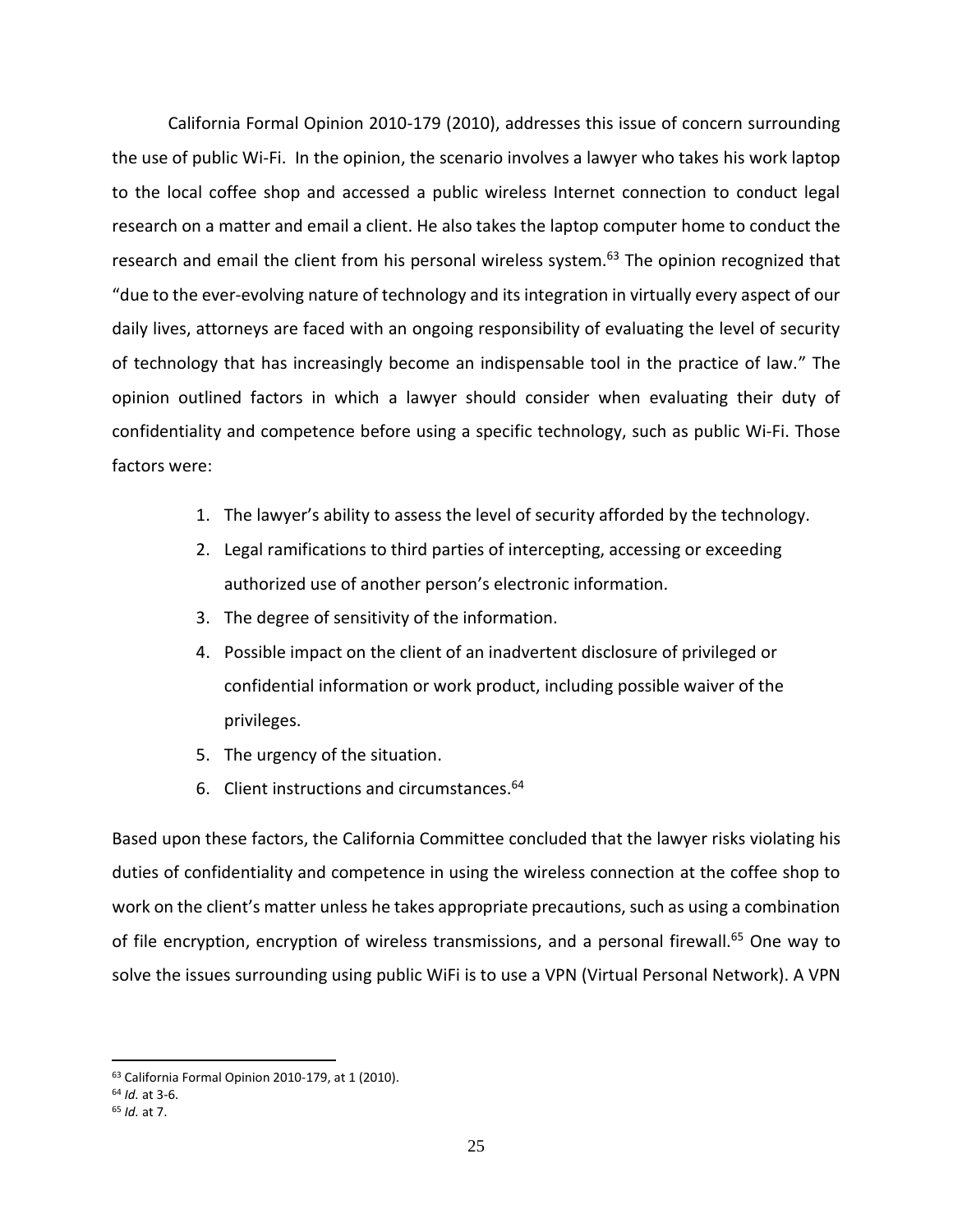allows you to connect to the Internet via server run by a VPN provider. All data traveling between your computer, phone, or tablet and the VPN server is securely encrypted.

In the California Formal Opinion, the Committee also concluded that if a personal home Wi-Fi system is configured with appropriate security features, then the lawyer would not violate his duties of confidentiality and competence by working from home.<sup>66</sup> One suggestion I have with regards to personal home Wi-Fi is that you want to make sure you are changing your default passwords on your wireless router, because hackers have managed to obtain access to those default passwords. If you don't change your password, then you may not be working from a connection that "has been configured with appropriate security features."

In the circumstance outlined above, the lawyer was using his work laptop to work remotely, however, what if had been his own personal mobile device or tablet, would that change things? It is reported that 74% of lawyers use a personal smartphone to check their email or do a simple legal task.<sup>67</sup> While many lawyers are using their own mobile devices for legal related work, it is worrisome that the offices they work for may not have clear BYOD guidelines and polices in place regarding the use of these personal devices.

Bring-Your-Own-Device or BYOD, is an approach that permits access to a company's computer network and email system through employee owned mobile devices.<sup>68</sup> It is estimated that more than half of all employees use their personal mobile technology for work. <sup>69</sup> While 90% of lawyers reported using remote access to check items such as their email in the *2018 ABA Technology Report*, only about 21% reported that their firm had a BYOD policy.<sup>70</sup>

<sup>66</sup> *Id.*

<sup>67</sup> Aaron Street, *ABA TECHREPORT: Mobile Technology*, at 1(2016) (available at [https://www.americanbar.org/groups/law\\_practice/publications/techreport/\)](https://www.americanbar.org/groups/law_practice/publications/techreport/)

<sup>68</sup> Steven M. Puiszis, *Can't live with them, Can't Live without them – ethical and risk management issues for law firms that develop a BYOD approach to mobile technology,* at 1 (2015) (available at:

[http://www.americanbar.org/content/dam/aba/events/professional\\_responsibility/2015/May/Conference/Materials/can't\\_liv](http://www.americanbar.org/content/dam/aba/events/professional_responsibility/2015/May/Conference/Materials/can) [e\\_with\\_them\\_cant\\_live\\_without\\_them.authcheckdam.pdf\)](http://www.americanbar.org/content/dam/aba/events/professional_responsibility/2015/May/Conference/Materials/can).

<sup>69</sup> Rachel King, *Forrester: 53% of Employees Use Their Own Devices for Work*, ZDNet (2012) (available at: [http://www.zdnet.com/article/forrester-53-of-employees-use-their-own-devicesfor-work/#!](http://www.zdnet.com/article/forrester-53-of-employees-use-their-own-devicesfor-work/)). <sup>70</sup> Ries, *supra* note 30, at §3.

<sup>26</sup>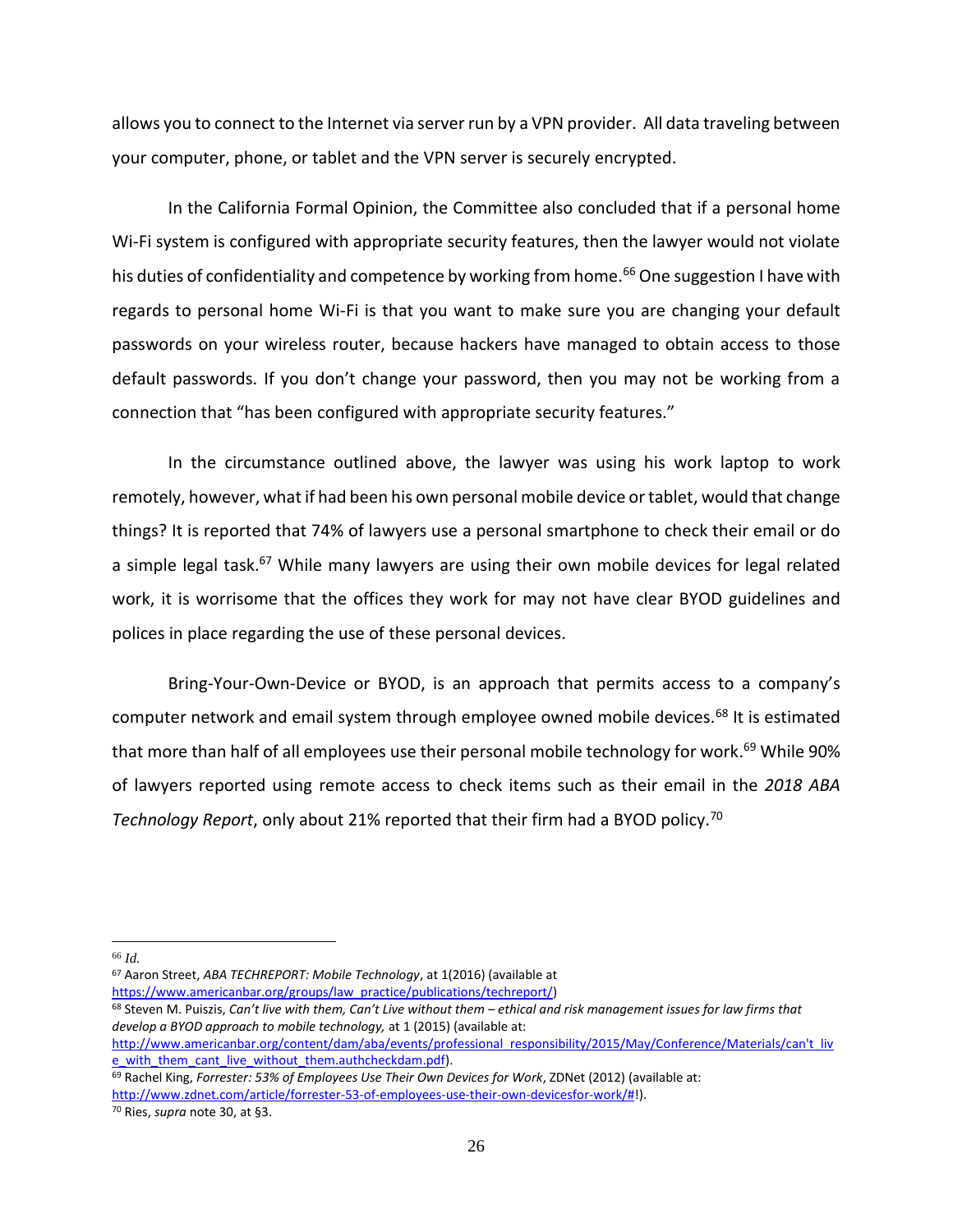Because the use of personal devices presents several risks, law firms should consider having clear BYOD policies if employees will be allowed to use their personal devices to access firm data. The policy should address:

- The risks associated with the use of mobile technology and security measures that need to be in place.
- What devices are permitted, and who is permitted to use them.
- The employee's responsibilities and the firm's responsibilities.
- The appropriate use of the mobile device, and be sure to clearly spell out that access to the firm's network is conditioned upon full and continuing compliance with the firm's data security policy.
- The right to access the firms' network will be immediately terminated if the policy is violated and upon the resignation, retirement or termination.
- If a violation of the policy occurs, what discipline can be imposed.<sup>71</sup>

Another thing to keep in mind is that laptop computers and items such as portable flash drives or external hard drives present risks as well. While the security controls may be different, and stronger than what is available on mobile devices, they still present the risk of being lost or stolen. Technical safeguards such as hard drive encryption, locking down the browser, the use of strong passwords, remote wiping, and other safety measures for laptops should be addressed with employees. Encrypting flash drives and hard drives should also be addressed.

## **Working Remotely/Virtually**

## *ABA Opinion 498*

When assessing the ethical obligations associated with the remote work environment or virtual practice, KRPC 1.1 Competence, 1.6 Confidentiality, and 5.3 Non-Lawyer Assistance are critical to determining one's obligations. KRPC 1.2 Diligence and 1.4 Communication are also relevant.

<sup>71</sup> Puiszis, *supra* note 45, at 38-40.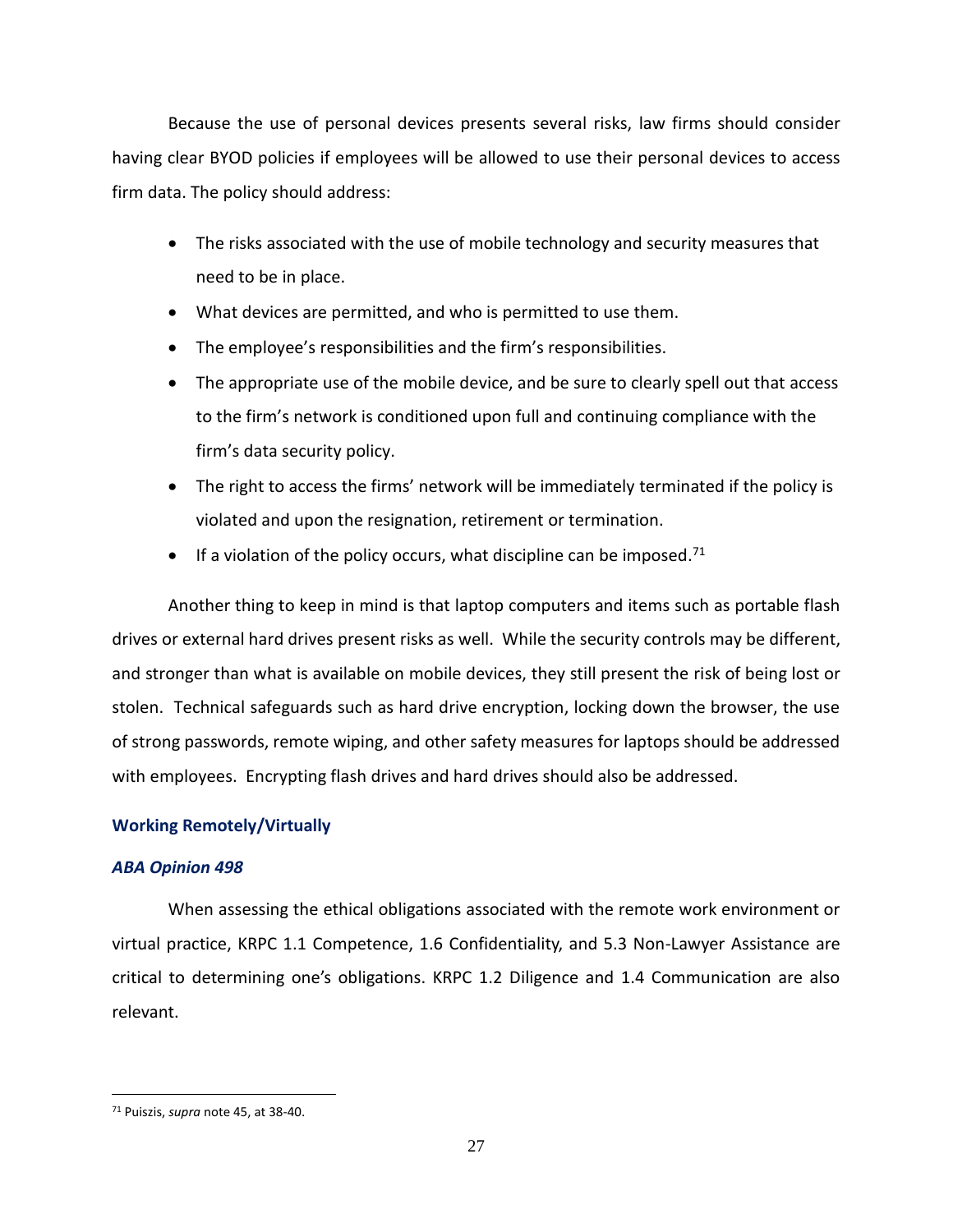On March 10, 2021, the American Bar Association issued Formal Ethics Opinion 498 addressing the ethical obligations of lawyer practicing in a virtual practice. This opinion was in direct response to the number of lawyers making the switch to a remote practice as a result of the COVID-19 Pandemic. The opinions states,

When practicing virtually, lawyers must particularly consider ethical duties regarding competence, diligence, and communication, especially when using technology. In compliance with the duty of confidentiality, lawyers must make reasonable efforts to prevent inadvertent or unauthorized disclosures of information relating to the representation and take reasonable precautions when transmitting such information. Additionally, the duty of supervision requires that lawyers make reasonable efforts to ensure compliance by subordinate lawyers and nonlawyer assistants with the Rules of Professional Conduct, specifically regarding virtual practice policies.<sup>72</sup>

The opinion also highlights a key comment to the Model Rule on competence, pointing out that in Comment [8], the rule states, "To maintain the requisite knowledge and skill [to be competent], a lawyer should keep abreast of changes in the law and its practice, including the benefits and risks associated with relevant technology…" As a result, should a lawyer practice virtually, he or she must be competent with their use of technology chosen to operate the virtual practice. Additionally, the opinion points to the Model Rule on confidentiality—which should be considered alongside Rule 1.1—stating that lawyers have the duty to, ""make reasonable efforts to prevent the inadvertent or unauthorized disclosure of, or unauthorized access to, information relating to the representation of a client." These rules should be viewed in connection with one another given their bi-directional relationship. For example, if you are competent with chosen technology, you should be familiar with the risks and therefore will be able to access what precautions you need to protect the confidentiality and prevent inadvertent disclosure.

 $72$  American Bar Association Formal Opinion 498 at 2. (March 2021). The full opinion can be found here: [https://www.americanbar.org/content/dam/aba/administrative/professional\\_responsibility/aba-formal-opinion-498.pdf](https://www.americanbar.org/content/dam/aba/administrative/professional_responsibility/aba-formal-opinion-498.pdf)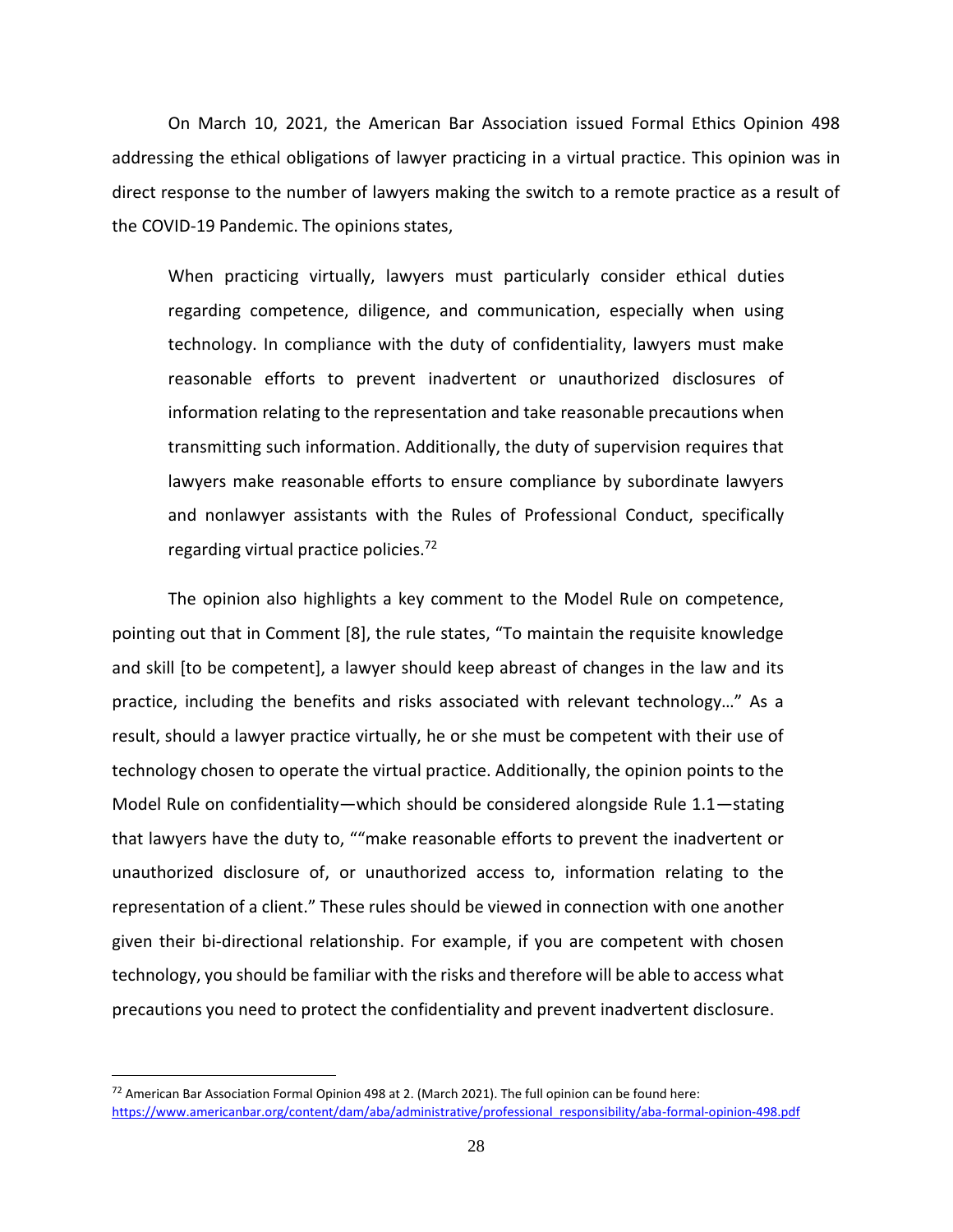In a virtual practice, the opinion explicitly states that the lawyer should have plans in place to ensure responsibilities regarding communication and diligence. This duty is no different than in a brick and mortar practice. The way we fulfill this duty might just look a little different. The opinion highlights that Comment [1] to Rule 1.3 it makes clear that lawyers must also "pursue a matter on behalf of a client despite opposition, obstruction or personal inconvenience to the lawyer, and take whatever lawful and ethical measures are required to vindicate a client's cause or endeavor," and that Rule 1.4 requires that a lawyer, "…keep the client reasonably informed about the status of the matter; [and] promptly comply with reasonable requests for information. . . ."

Lastly, if the lawyer has any staff working for him or her in the virtual environment, supervision of the staff is still essential. Lawyers with managerial authority have ethical obligations, per Rule 5.3, to establish policies and procedures to ensure compliance with the ethics rules, and supervisory lawyers have a duty to make reasonable efforts to ensure that subordinate lawyers and nonlawyer assistants comply with the applicable Rules of Professional Conduct. These obligations do not change in the virtual environment. Instead, the way we meet these obligations just might look different than what we are used to seeing in the traditional brick and mortar office.

#### **Staff Training**

When it comes to your responsibilities as a lawyer, it is important that you remember to train to your staff in the areas of technology and security. Law firms can have advanced technological safeguards, but if the lawyers and staff in the firm don't know how to use the firm's technology, then those safeguards are worthless. As a result, technology and data security training is a key component. $73$ 

It is also important to remember that, KRPC 5.1 imposes supervisor obligations on partners or lawyers with managerial authority to ensure the firm has effect measures giving reasonable assurance that all lawyers in the firm conform to the Rules of Professional Conduct.<sup>74</sup>

<sup>73</sup> Puiszis, *supra* note 45, at 28-29.

<sup>74</sup> *See*, KRCP 1.5(a).